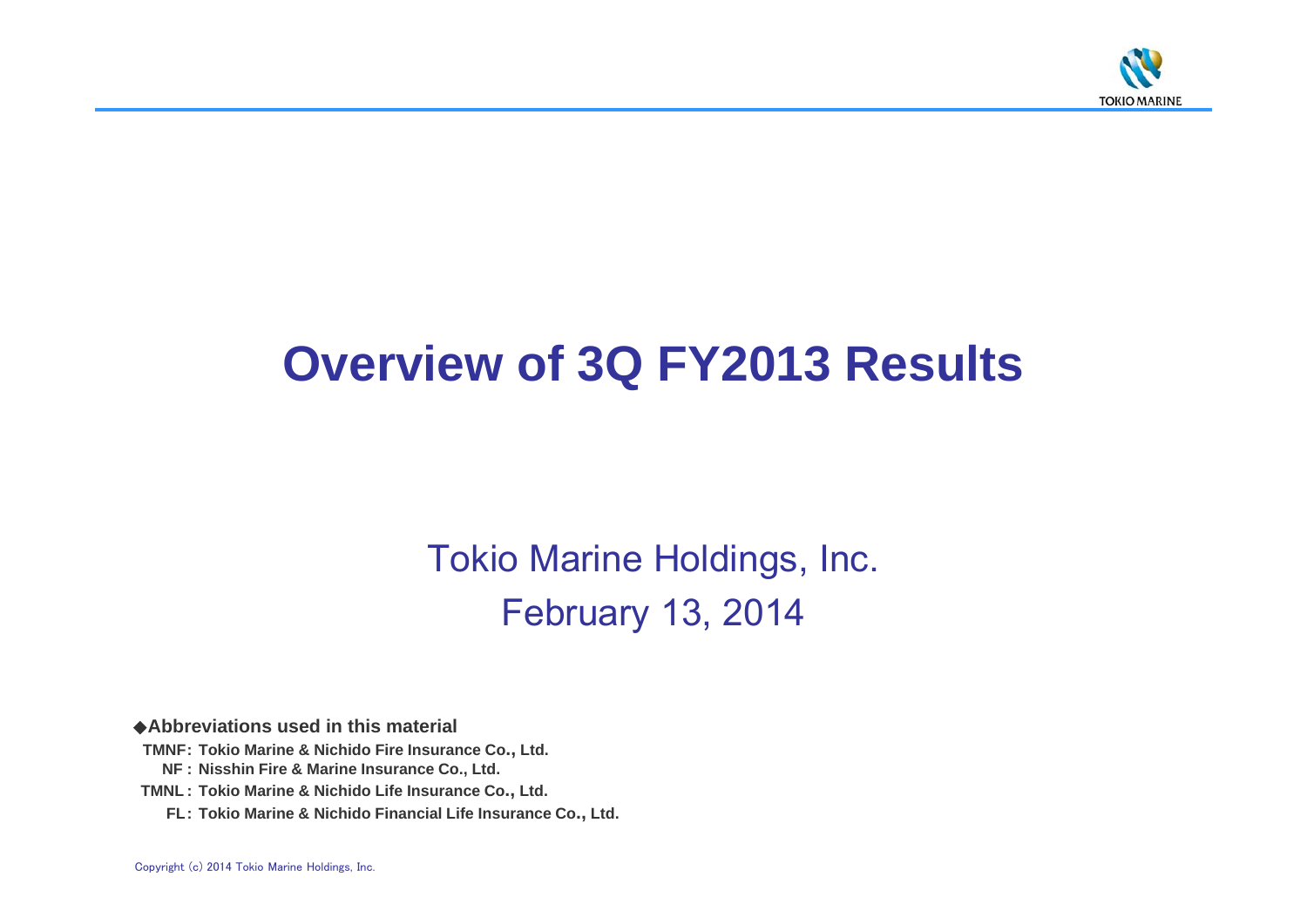# **Table of Contents**



## **I. 3Q FY2013 Results**

#### •**Consolidated Results Overview**

- Ordinary Income ------------------------------------------ 3
- Ordinary Profit --------------------------------------------- 4
- Net Income ------------------------------------------------- 5

#### •**Domestic Non-Life**

|  |  |  | - TMNF 3Q Financial Results ----------------------------- 6 |  |
|--|--|--|-------------------------------------------------------------|--|
|  |  |  |                                                             |  |

- TMNF Combined Ratio ---------------------------------- 7
- TMNF Net Premiums Written & Loss Ratio --------- 8
- TMNF Asset Management ----------------------------- 9
- NF 3Q Financial Results ------------------------------ 10

#### •**Domestic Life**

– TMNL 3Q Financial Results -------------------------- 11

#### •**International Insurance Business**

- Net Premiums Written --------------------------------- 12
- Adjusted Earnings -------------------------------------- 13

## **II. FY2013 Revised Projections**

#### •**Revised Projections**

- Consolidated Projections ------------------------------15
- TMNF -------------------------------------------------------16
- International Insurance Business --------------------17

### **■ Reference**

Definition of Adjusted Earnings -----------------------19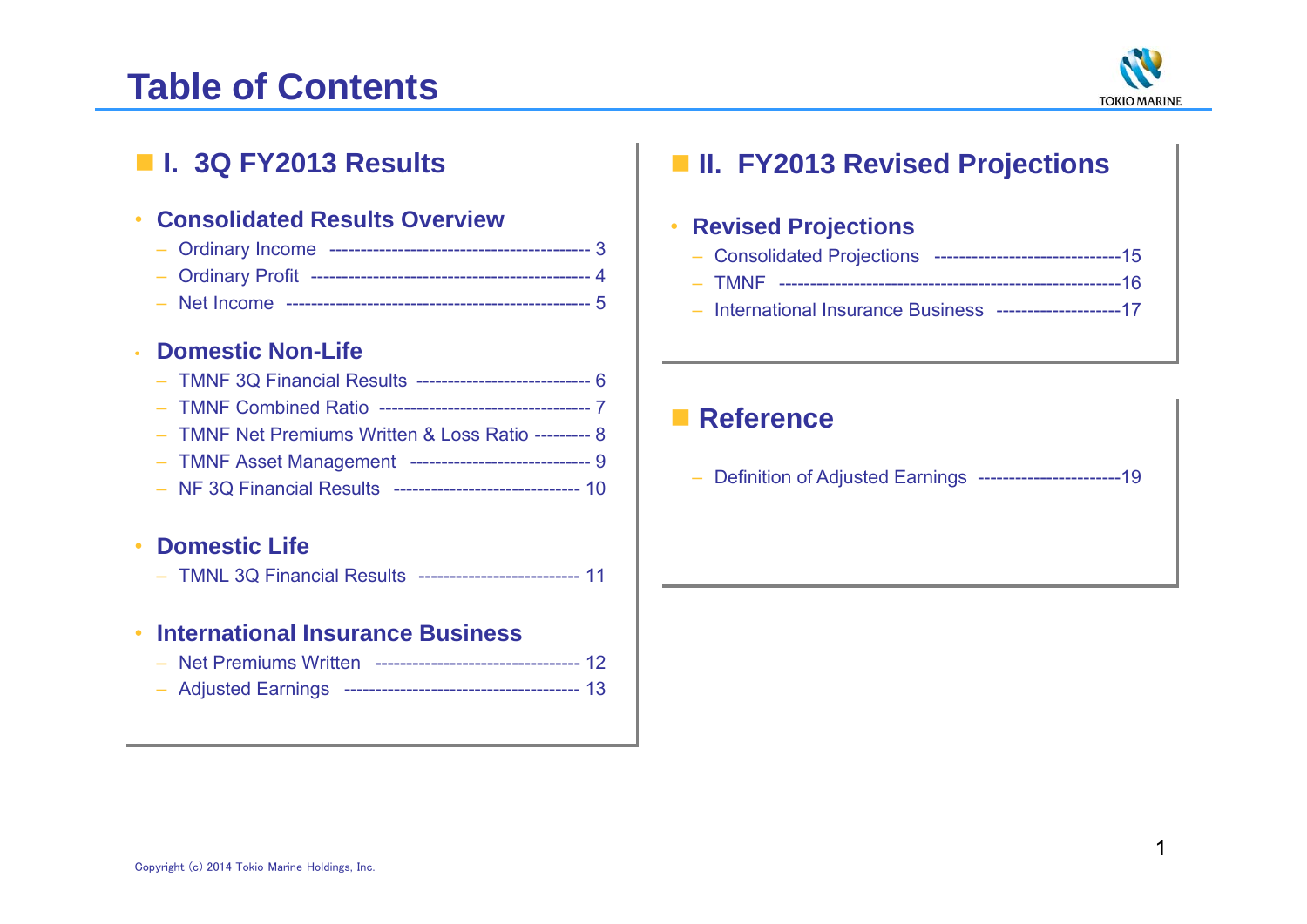

# **I. 3Q FY2013 Results**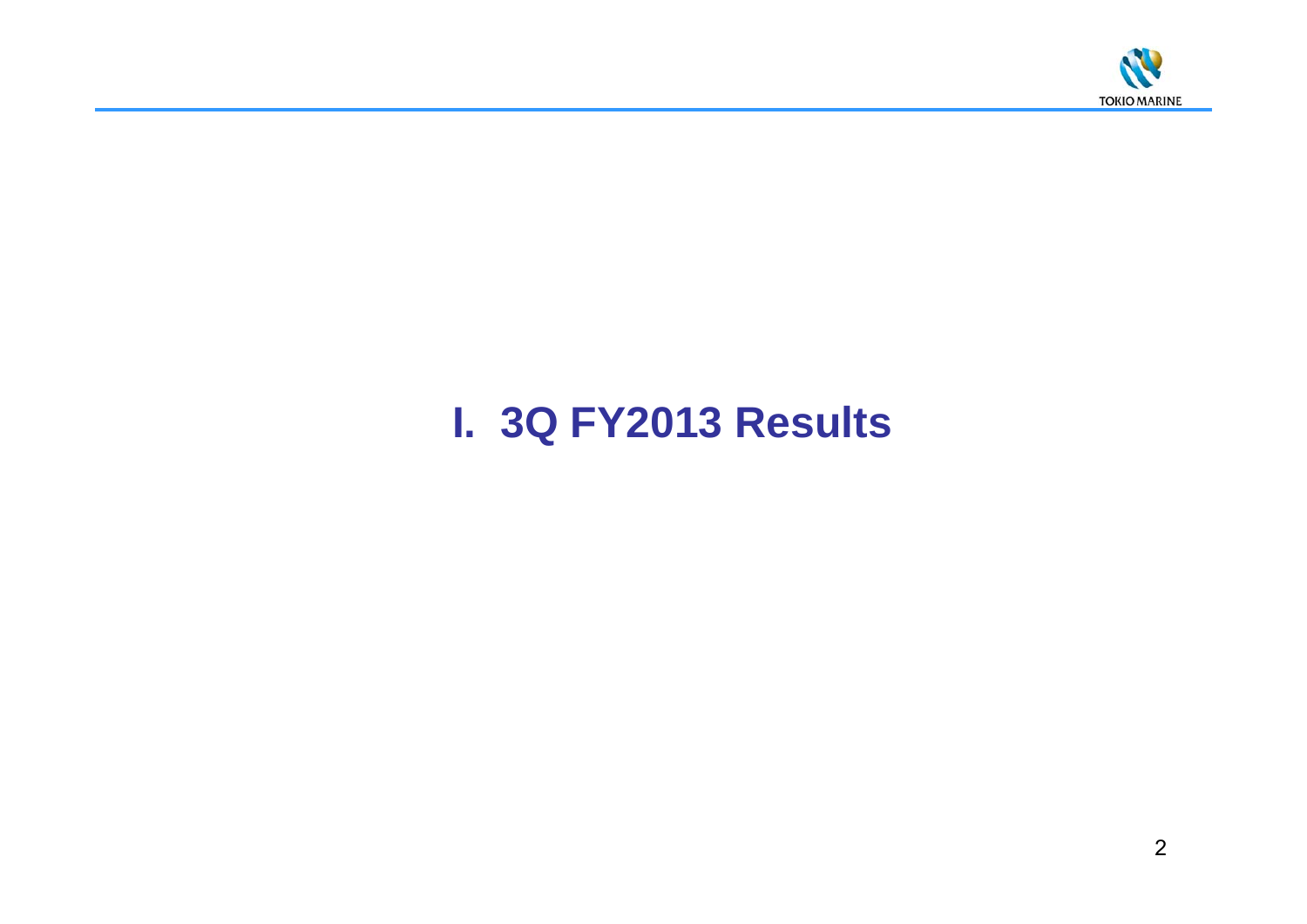# **Ordinary Income**



### **Ordinary Income** (billions of yen)



- Net Premiums Written
	- $\bullet$ Increased at TMNF in all lines mainly in auto
	- $\bullet$  Increased at overseas subsidiaries mainly due to:
		- i. Continuous organic growth
		- ii. New contribution from Delphi's consolidation\*
		- iii. Depreciation of the yen
- $\overline{\phantom{a}}$  Life Insurance Premiums
	- $\bullet$  Decreased mainly due to an increase in surrender benefits and other refunds at FL associated with the recovery of the domestic stock market, despite the following increase factors:
		- i. Increase in in-force policies at TMNL
		- ii.Favorable sales of new products in Asia (excl. Japan)
		- iii. New contribution from Delphi's consolidation\*

#### Investment Income

 $\bullet$  Increased mainly due to an increase in investment gains on separate accounts at FL owing to the recovery of the domestic stock market

\* Delphi's results are consolidated since July 2012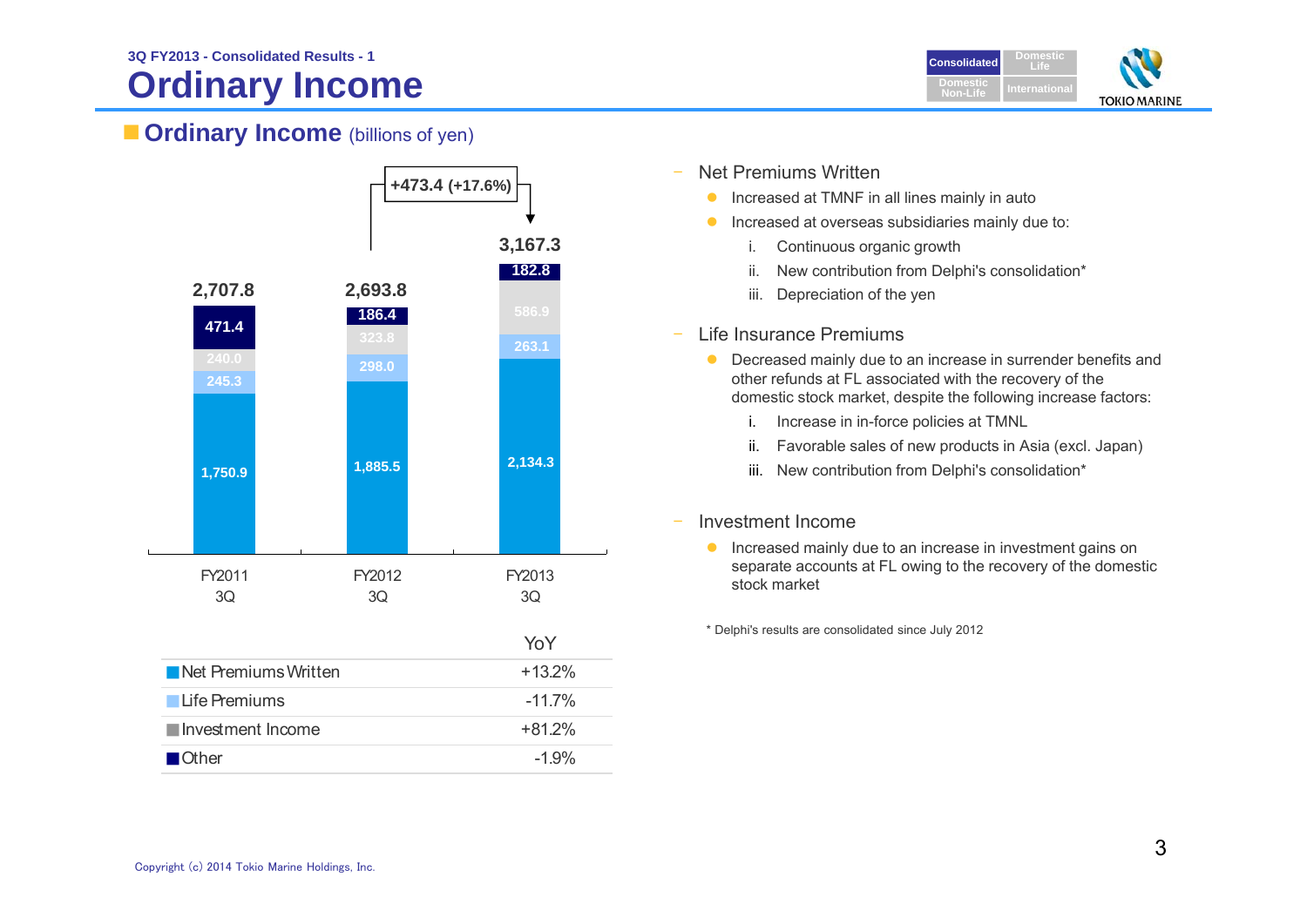### **Ordinary Profit 3Q FY2013 - Consolidated Results - 2**

**Cordinary Profit** (billions of yen)



#### FY123Q(Results) DNL DL Ovs F&G Adj FY13 3Q(Results) 133.458.8-3.547.8 1.3-8.2229.6**+96.2 (+72.1%)** TMNF: Increased by ¥54.5B YoY ✓ Decrease in net incurred losses  $\checkmark$  Domestic Life **TMNL: Decreased mainly due to:** standard interest rate**FL: Increased mainly due to:**

|                                 |              |              | (billions of yen) |
|---------------------------------|--------------|--------------|-------------------|
|                                 | FY2012<br>3Q | FY2013<br>3Q | YoY<br>Change     |
| Domestic Non-Life (DNL)         | 105.7        | 164.6        | 58.8              |
| Domestic Life (DL)              | 16.8         | 13.3         | $-3.5$            |
| Overseas Subsidiaries (Ovs)     | 71.6         | 119.4        | 47.8              |
| Financial and General (F&G)     | 3.1          | 4.4          | 1.3               |
| Consolidation Adjustments (Adj) | $-63.9$      | $-72.2$      | $-8.2$            |
| Total                           | 133.4        | 229.6        | 96.2              |

On pages 4 and 5, figures of each business domain are calculated as follows, and they differ from segment information in the Summary Report:

Domestic Non-Life:Total of TMNF and NF

Domestic Life:Total of TMNL and FL

Consolidation Adjustments:Total of the followings: i) adjustment for losses at overseas

subsidiaries relating to Hurricane Sandy occurred in 3Q FY2012, ii) purchase method

adjustments, iii) amortization of goodwill and negative goodwill, and iv) others (elimination, etc.)

- Domestic Non-Life
	- **•** Underwriting profit increased mainly due to:
		- $\checkmark$  Increase in net premiums written mainly in auto
	- Net investment income increased mainly due to:
		- $\checkmark$  Increase in gains on sales of securities
		- Decrease in impairment losses on securities
		- $\checkmark$  Increase in provision for underwriting reserves owing to a decrease in
		- $\checkmark$  Increase in agency commissions associated with revenue growth
		- $\checkmark$  Increase in income from insurance-related expenses in accordance with the recovery of the domestic stock market
		- ✓ Decrease in reinsurance cost
- Overseas Subsidiaries
	- $\bullet$  Increased mainly due to:
		- $\checkmark$  Revenue growth
		- $\checkmark$  New contribution from Delphi's consolidation
		- $\checkmark$ Depreciation of the yen

#### Consolidation Adjustments

 $\bullet$  Negative adjustment increased mainly due to an increase in elimination of dividends associated with an increase in dividends from subsidiaries, despite the reversal effect of negative adjustment in FY2012 for losses relating to Hurricane Sandy at overseas subsidiaries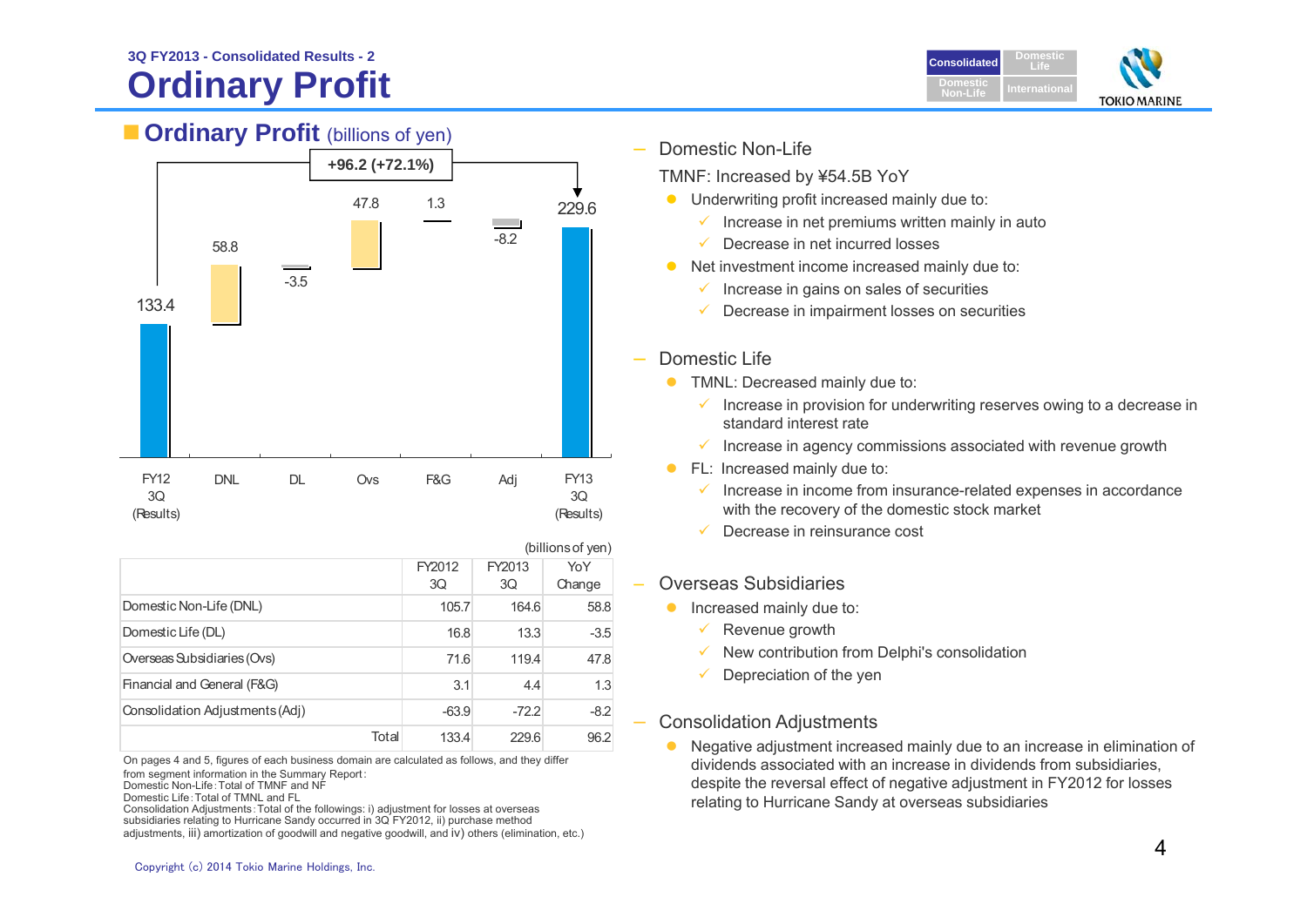## **Net Income**



### **Net Income** (billions of yen)



|                                 |       | (billions of yen)       |         |         |
|---------------------------------|-------|-------------------------|---------|---------|
|                                 |       | FY2012<br>FY2013<br>YoY |         |         |
|                                 |       | 3Q                      | 3Q      | Change  |
| Domestic Non-Life (DNL)         |       | 77.1                    | 111.8   | 34.7    |
| Domestic Life (DL)              |       | 6.9                     | 8.2     | 1.3     |
| Overseas Subsidiaries (Ovs)     |       | 60.6                    | 98.0    | 37.4    |
| Financial and General (F&G)     |       | 1.8                     | 2.9     | 1.0     |
| Consolidation Adjustments (Adj) |       | $-59.1$                 | $-70.9$ | $-11.7$ |
|                                 | Total | 87.3                    | 150.2   | 62.8    |

On pages 4 and 5, figures of each business domain are calculated as follows, and they differ from segment information in the Summary Report:

Domestic Non-Life:Total of TMNF and NF

Domestic Life:Total of TMNL and FL

Consolidation Adjustments:Total of the followings: i) adjustment for losses at overseas subsidiaries relating to Hurricane Sandy occurred in 3Q FY2012, ii) purchase method adjustments, iii) amortization of goodwill and negative goodwill, and iv) others (elimination, etc.) Domestic Non-Life

TMNF: Increased by ¥31.5B YoY

- $\bullet$  Increased due to the same factors as in ordinary profit, despite the reversal effect of extraordinary gains in FY2012 (gains on disposal of fixed assets, etc.)
- – Domestic Life
	- **Increased due to the reversal effect of extraordinary losses on** extra retirement benefits in FY2012, in addition to the same factors as in ordinary profit at FL
- Overseas Subsidiaries
	- **Increased due to the same factors as in ordinary profit**
- Consolidation Adjustments
	- Negative adjustment increased due to the same factors as in ordinary profit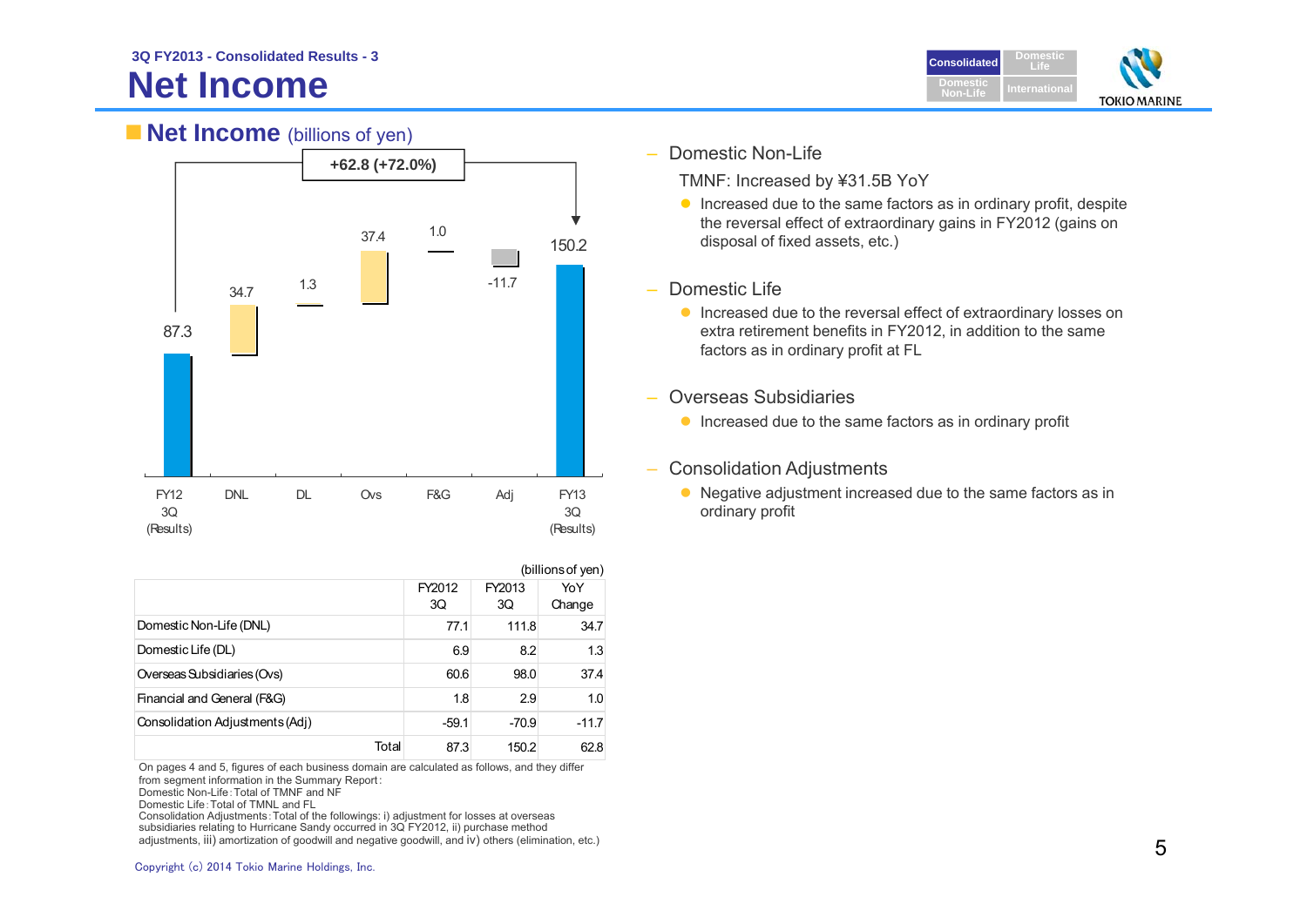#### **TMNF Financial Results3Q FY2013 - Domestic Non-Life - 1Consolidated Consolidated**



### **Changes in Major P/L Items**

|  |                                                    | FY2012         | FY2013         |         |               |  |
|--|----------------------------------------------------|----------------|----------------|---------|---------------|--|
|  |                                                    | 3 <sub>O</sub> | 3 <sub>O</sub> |         | YoY           |  |
|  |                                                    | <b>Results</b> | <b>Results</b> | Change  | $\frac{0}{0}$ |  |
|  | <b>Underwriting profit/loss</b>                    | 12.4           | 29.7           | 17.3    | 138.5%        |  |
|  | Net premiums written                               | 1,393.4        | 1.467.2        | 73.7    | 5.3%          |  |
|  | Private insurance                                  | 1,205.3        | 1,265.7        | 60.3    | 5.0%          |  |
|  | Net incurred losses*                               | $-985.5$       | $-945.6$       | 39.9    | $-4.1%$       |  |
|  | Private insurance*                                 | $-807.1$       | $-764.3$       | 42.8    | $-5.3%$       |  |
|  | <b>Business expenses</b>                           | $-428.9$       | $-444.8$       | $-15.9$ | 3.7%          |  |
|  | Private insurance                                  | $-392.7$       | $-406.8$       | $-14.1$ | 3.6%          |  |
|  | Provision/Reversal of<br>catastrophe loss reserves | 27.0           | $-28.7$        | $-55.8$ | $-206.2%$     |  |
|  | <b>Net investment income/loss</b>                  | 104.7          | 144.8          | 40.0    | 38.2%         |  |
|  | Interest and dividends                             | 115.7          | 120.8          | 5.0     | 4.4%          |  |
|  | Gains/Losses on<br>sales of securities             | 36.5           | 66.5           | 30.0    | 82.3%         |  |
|  | Impairment losses on<br>securities                 | $-11.9$        | $-0.2$         | 11.6    | $-97.6%$      |  |
|  | Gains/Losses on<br>derivatives                     | 3.6            | $-5.5$         | $-9.1$  | $-250.2%$     |  |
|  | <b>Ordinary profit/loss</b>                        | 104.5          | 159.0          | 54.5    | 52.1%         |  |
|  | <b>Extraordinary gains/losses</b>                  | 0.4            | $-5.1$         | $-5.5$  | $-1,256.0%$   |  |
|  | <b>Net income/loss</b>                             | 76.5           | 108.1          | 31.5    | 41.3%         |  |

(billions of yen, except for %)

– Underwriting Profit

Increased by ¥17.3B YoY to ¥29.7B

- Net premiums written (Private insurance)
	- $\lambda$  Increase in all lines mainly in auto (See p.8 for details)
- Net incurred losses (Private insurance)
	- **Decrease in net incurred losses from natural catastrophes** occurred in FY2013(3Q FY2012: ¥59.6B , 3Q FY2013: ¥25.6B)
	- **7** Decrease in net incurred losses excluding natural catastrophes in fire and auto
	- Increase in provision for reserves for foreign currency denominated outstanding claims due to the depreciation of the yen
- **Business expenses** 
	- Increase in agency commissions associated with revenue growth, etc.
- Catastrophe loss reserves
	- Increase in provision mainly due to a decrease in amount taken down owing to a decrease in claims paid related to natural catastrophes
- Net Investment Income (See p.9 for details)

Increased by ¥40.0B YoY to ¥144.8B

- **Interest and dividends income: Increase in dividends from** overseas subsidiaries, etc.
- Gains/Losses on sales of securities: Increase in sales of business-related equities (3Q FY2012: approx. ¥63B , 3Q FY2013: approx. ¥83B)
- **Impairment losses on securities: Decreased due to the reversal** effect of impairment losses in FY2012
- **Gains/Losses on derivatives: Decreased mainly due to decrease** in gains on FX forwards and currency swaps, owing to the depreciation of the yen
- Net Income

Increased by ¥31.5B YoY to ¥108.1B due to the factors above

\*Including loss adjustment expenses

(Notes)

- 1. Plus and minus of the figures in the above table correspond to positive and negative to profit
- 2. Private insurance includes all lines excluding compulsory automobile liability insurance and residential earthquake insurance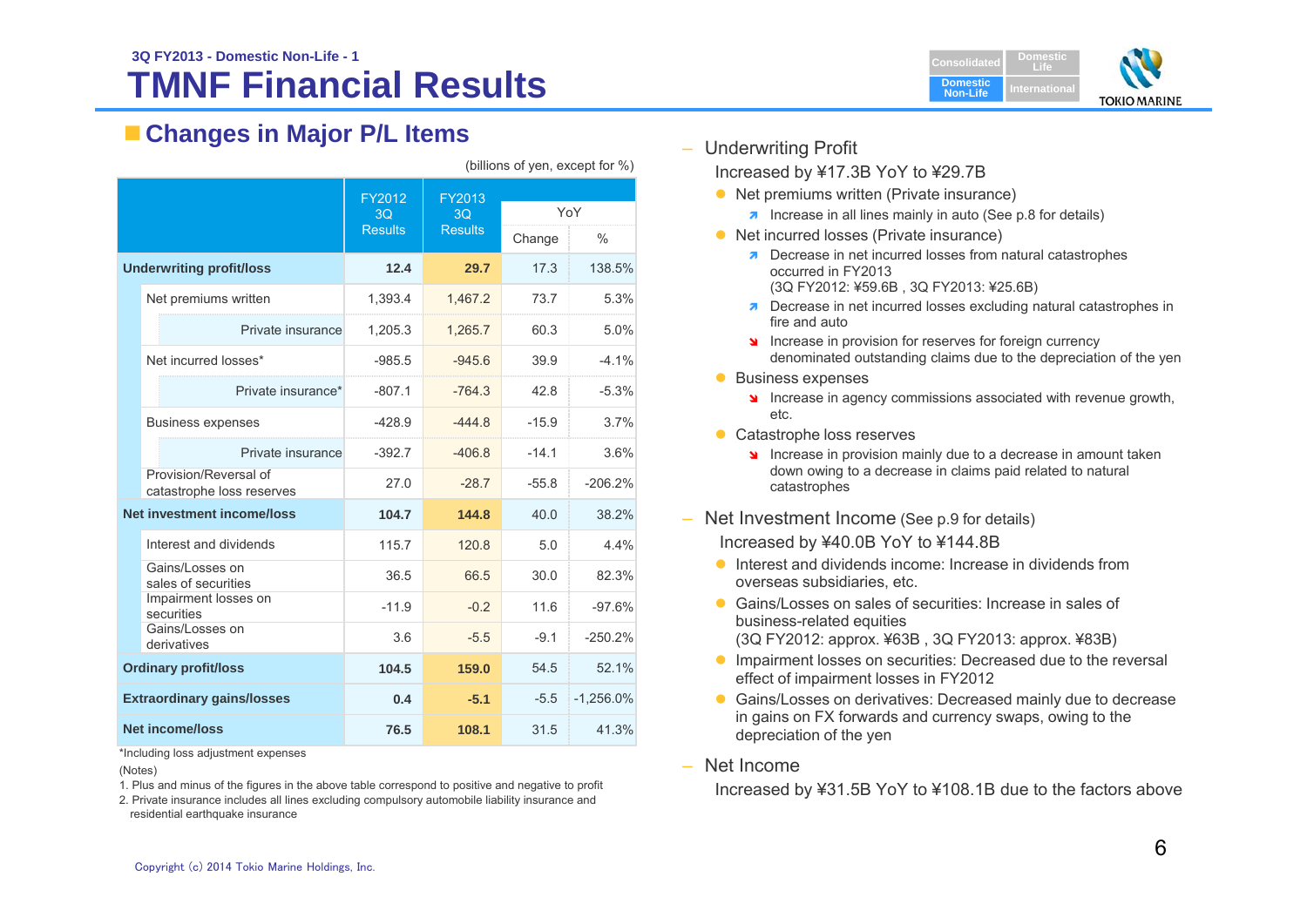#### **TMNF Combined Ratio 3Q FY2013 - Domestic Non-Life - 2Consolidated Consolidated**



### **Combined Ratio (Private insurance: W/P basis)**



|                  |                             | FY2011<br>3Q<br><b>Results</b> | FY2012<br>3Q<br><b>Results</b> | FY2013<br>3Q<br><b>Results</b> | , <i>. .</i><br>YoY<br>Change |
|------------------|-----------------------------|--------------------------------|--------------------------------|--------------------------------|-------------------------------|
|                  | <b>Net premiums written</b> | 1,155.1                        | 1,205.3                        | 1,265.7                        | 60.3                          |
| Net claims paid* |                             | 794.8                          | 782.1                          | 745.8                          | $-36.2$                       |
|                  | <b>Business expenses</b>    | 390.3                          | 392.7                          | 406.8                          | 14.1                          |
|                  | Corporate expenses          | 172.2                          | 164.4                          | 164.6                          | 0.2                           |
|                  | Agency commissions          | 218.0                          | 228.2                          | 242.1                          | 13.9                          |

#### **(Reference)**

| <b>Private insurance</b><br>$E/I$ loss ratio* | 68.6% | 68.0% | 62.1% | - 6.0pt |
|-----------------------------------------------|-------|-------|-------|---------|
| Auto insurance<br><b>E/I loss ratio*</b>      | 70.5% | 70.2% | 65.6% | -4.6pt  |

\* Including loss adjustment expenses

- Loss Ratio
	- W/P loss ratio improved by 6.0 points YoY to 58.9%
		- **7** Decrease in claims paid relating to natural catastrophes
		- **7** Decrease in claims paid excluding natural catastrophes in fire and auto
	- E/I loss ratio improved by 6.0 points YoY to 62.1%
- $\equiv$  Expense Ratio
	- Improved by 0.4 points YoY to 32.1%
		- **A** Increase in net premiums written
- – Combined Ratio
	- W/P combined ratio improved by 6.4 points YoY to 91.1% due to improvement in loss ratio
	- E/I combined ratio improved by 6.4 points YoY to 94.2%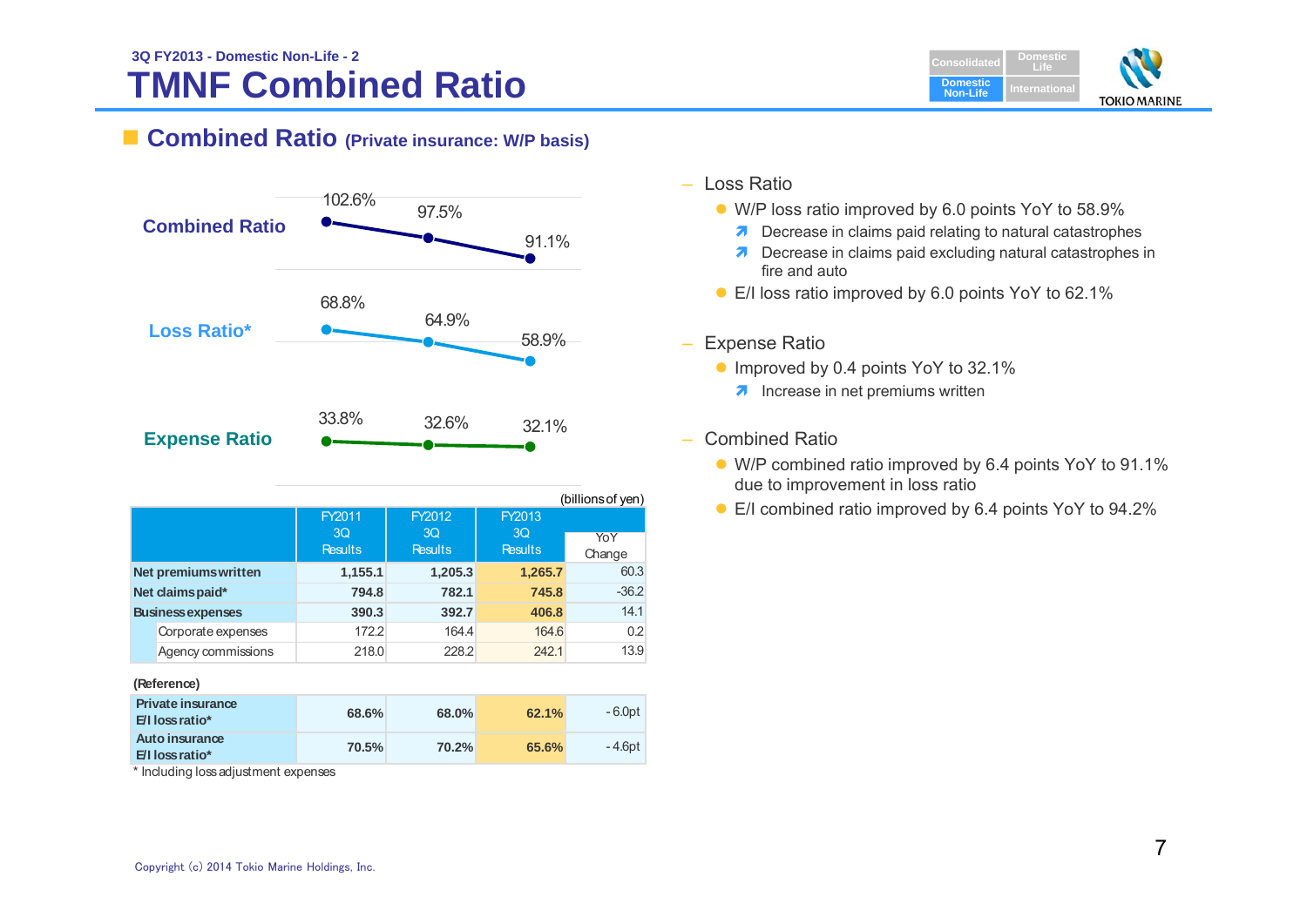# **TMNF NPW & Loss Ratio**



### ■ Net Premiums Written by Line

|                                          | (billions of yen, except for %) |                |        |       |
|------------------------------------------|---------------------------------|----------------|--------|-------|
|                                          | FY2012                          | <b>FY2013</b>  |        |       |
|                                          | 3 <sub>O</sub>                  | 3Q             | YoY    |       |
|                                          | <b>Results</b>                  | <b>Results</b> | Change | %     |
| <b>Fire</b>                              | 178.9                           | 188.2          | 9.3    | 5.2%  |
| <b>Marine</b>                            | 41.8                            | 48.1           | 6.2    | 14.9% |
| P.A.                                     | 124.4                           | 127.8          | 3.4    | 2.7%  |
| Auto                                     | 679.7                           | 707.5          | 27.7   | 4.1%  |
| <b>CALI</b>                              | 186.4                           | 200.4          | 13.9   | 7.5%  |
| Other                                    | 182.0                           | 195.0          | 13.0   | 7.1%  |
| <b>Total</b>                             | 1,393.4                         | 1,467.2        | 73.7   | 5.3%  |
| <b>Private insurance</b><br><b>Total</b> | 1,205.3                         | 1,265.7        | 60.3   | 5.0%  |

### **W/P Loss Ratio by Line**

|                                          | FY2012               | FY2013               |               |
|------------------------------------------|----------------------|----------------------|---------------|
|                                          | 3Q<br><b>Results</b> | 3Q<br><b>Results</b> | YoY<br>Change |
| <b>Fire</b>                              | 72.9%                | 50.1%                | $-22.8pt$     |
| <b>Marine</b>                            | 69.3%                | 62.7%                | $-6.5pt$      |
| P.A.                                     | 53.4%                | 53.6%                | 0.3pt         |
| Auto                                     | 67.6%                | 63.9%                | $-3.7pt$      |
| <b>CALI</b>                              | 97.1%                | 89.9%                | $-7.1$ pt     |
| Other                                    | 53.1%                | 51.5%                | - 1.6pt       |
| <b>Total</b>                             | 69.1%                | 63.1%                | $-6.0pt$      |
| <b>Private insurance</b><br><b>Total</b> | 64.9%                | 58.9%                | $-6.0pt$      |

### – Major Factors of Changes in NPW

- $\bullet$  Fire: Increased mainly due to revenue growth in overseas and in domestic household sector associated with housing starts increase, etc.
- Marine: Increased mainly due to revenue growth in major contracts
- $\bullet$  PA $\cdot$ Increased mainly due to revenue growth in nationwide group P.A. insurance for employment injury
- $\bullet$  Auto: Increased mainly due to product and rate revisions and increase in number of policies
- $\bullet$  CALE Increased due to rate revisions in April 2013
- $\bullet$  Other: Increased mainly due to the shift of premium category for "Super Business Insurance" into the "Other" line, as well as revenue growth in major contracts

- Major Factors of Changes in W/P Loss Ratio
	- $\bullet$  Fire: Improved mainly due to a decrease in claims paid related to natural catastrophes
	- Marine: Improved mainly due to revenue growth
	- $\bullet$  P.A.: Worsened due to an increase in claims paid in overseas travelers insurance owing to the depreciation of the yen
	- $\bullet$  Auto: Improved mainly due to a decrease in the number of claims and revenue growth
	- $\bullet$  CALI: Improved mainly due to revenue growth owing to the rate revisions in April 2013
	- Other: Improved due to revenue growth and the reversal effect of a major claims payment in FY2012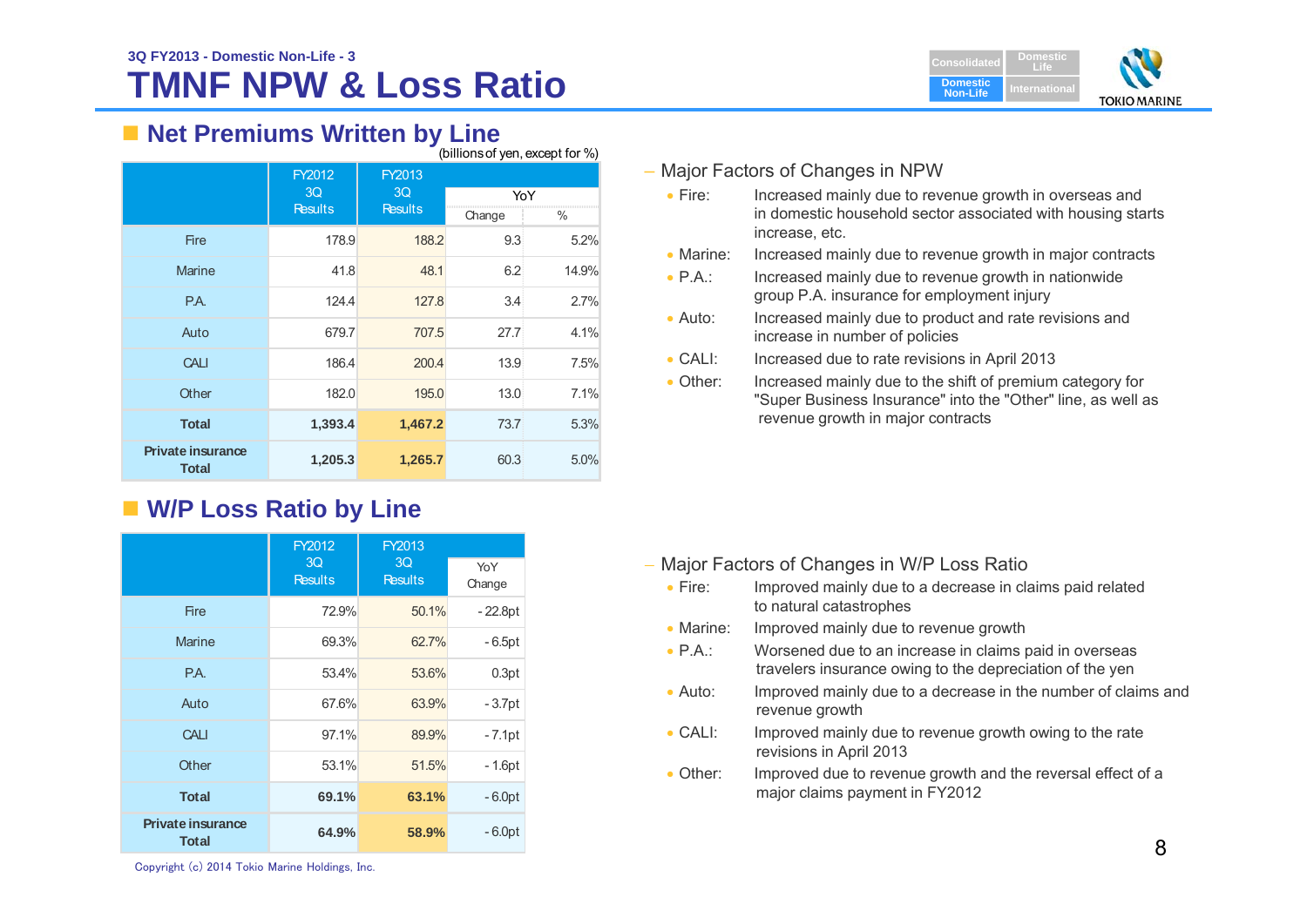# **TMNF Asset Management Results**



### **TMNF Net Investment Income**

|                                                         | (billions of yen) |                |        |  |
|---------------------------------------------------------|-------------------|----------------|--------|--|
|                                                         | FY2012            | FY2013         |        |  |
|                                                         | 3 <sub>O</sub>    | 3 <sub>O</sub> | YoY    |  |
|                                                         | <b>Results</b>    | <b>Results</b> | Change |  |
| Net interest and dividends income                       | 74.8              | 82.0           | 71     |  |
| Interest and dividends income                           | 115.7             | 120.8          | 5.0    |  |
| Dividends from domestic stocks                          | 423               | 45.8           | 3.5    |  |
| Dividends from foreign stocks                           | 14.1              | 28.9           | 147    |  |
| Income from domestic bonds                              | 27.5              | 23.7           | $-3.8$ |  |
| Income from other foreign securities <sup>1</sup>       | 44                | 6.0            | 1.5    |  |
| Income from other securities <sup>2</sup>               | 8.7               | $-0.9$         | $-9.6$ |  |
| Transfer of investment income<br>on deposit premiums    | $-40.8$           | $-38.7$        | 20     |  |
| Net capital gains                                       | 29.8              | 62.8           | 32.9   |  |
| Gains/Losses on sales of securities                     | 36.5              | 66.5           | 30.0   |  |
| Impairment losses on securities                         | $-119$            | $-0.2$         | 116    |  |
| Impairment losses on domestic stocks                    | $-11.5$           | $-0.2$         | 11.2   |  |
| Gains/Losses on derivatives                             | 36                | $-5.5$         | $-91$  |  |
| Foreign exchange forwards and<br>foreign currency swaps | 0.9               | $-8.5$         | $-9.5$ |  |
| Other investment income and expenses                    | 0.8               | $-12$          | $-2.1$ |  |
| Others (Gains/Losses on foreign exchange, etc.)         | 07                | 3.3            | 26     |  |
| Net investment income                                   | 104.7             | 144.8          | 40.0   |  |

\*1. Income from foreign securities excluding foreign stocks and foreign bonds

\*2. Income from securities excluding domestic stocks, domestic bonds and foreign securities

#### **Example Sales of Business-Related Equities**  $(b)$ llions of  $(y_0, y_1)$

|                                    | FY2012                      | FY2013               | (DIIIIOHSOL VEH) |
|------------------------------------|-----------------------------|----------------------|------------------|
|                                    | 3Q<br>Results <sup>*3</sup> | 3O<br><b>Results</b> | YoY<br>Change    |
| Sales of business-related equities | 63                          | 83                   | 20               |

\*3. Including redemption of preferred securities held for business related purposes

- Net interest and dividends income increased by ¥7.1B YoY to ¥82.0B
	- Dividends from foreign stocks:
		- Increase in dividends from overseas subsidiaries
	- Income from other securities:
		- Reversal effect of income from dissolution of a major fund recorded in FY2012
- $\bullet$  Net capital gains increased by ¥32.9B YoY to ¥62.8B
	- **A** Gains/Losses on sales of securities:
		- Increase in gains on sales of domestic stocks corresponding to the progress of sales of business-related equities, etc.
	- **A** Impairment losses on securities:
		- ۰ Mainly due to the reversal effect of impairment losses recorded in FY2012 owing to stock market deterioration
	- State Gains/Losses on derivatives:
		- Decrease in gains on FX forwards and currency swaps owing to the progress of the depreciation of the yen $(*)$ , etc.
			- (\*) FX rate (USD/JPY)
			- FY2012: Mar. 31, 2012: 82.19 yen
				- $\rightarrow$  Dec. 31, 2012: 86.58 yen (4 yen depreciation)
			- FY2013: Mar. 31, 2013: 94.05 yen
				- $\rightarrow$  Dec. 31, 2013: 105.39 ven (11 ven depreciation)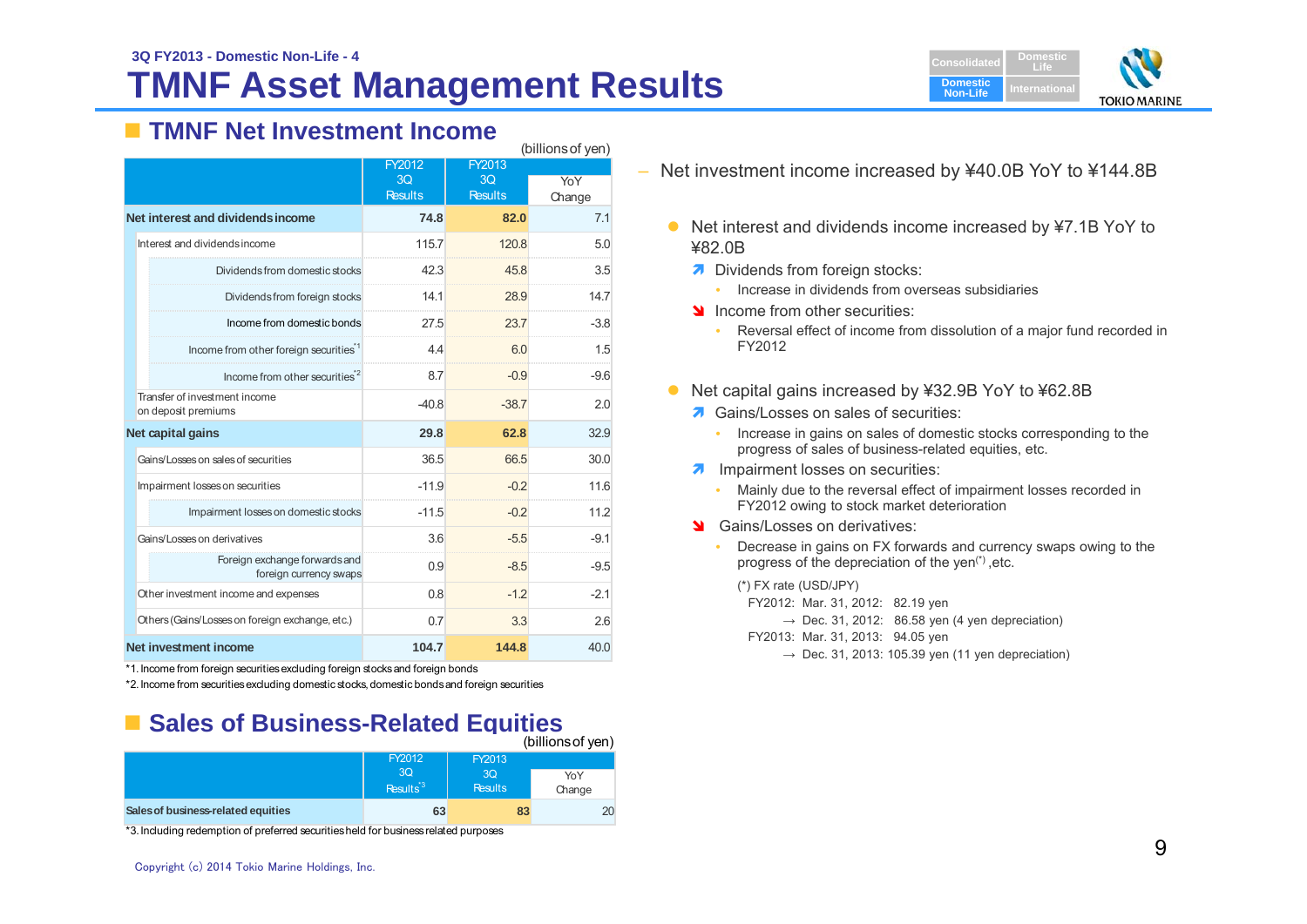#### **NF Financial Results3Q FY2013 - Domestic Non-Life - 5Consolidated Consolidated**



## **Examples in Major P/L Items** (billions of yen, except for %)

|                                                    |                |                | $\mu$ $\mu$ $\mu$ $\sigma$ $\mu$ $\sigma$ $\sigma$ $\mu$ $\sigma$ $\sigma$ $\sigma$ $\sigma$ $\sigma$ |               |  |
|----------------------------------------------------|----------------|----------------|-------------------------------------------------------------------------------------------------------|---------------|--|
|                                                    | FY2012<br>3Q   | FY2013<br>3Q   | YoY                                                                                                   |               |  |
|                                                    | <b>Results</b> | <b>Results</b> | Change                                                                                                | $\frac{0}{0}$ |  |
| <b>Underwriting profit/loss</b>                    | 0.3            | 3.7            | 3.4                                                                                                   | 1,041.4%      |  |
| Net premiums written                               | 105.3          | 103.9          | $-1.3$                                                                                                | $-1.3%$       |  |
| Private insurance                                  | 90.9           | 88.8           | $-2.0$                                                                                                | $-2.3%$       |  |
| Net incurred losses*                               | $-72.0$        | $-66.6$        | 5.3                                                                                                   | $-7.4%$       |  |
| Private insurance*                                 | $-59.4$        | $-53.7$        | 5.6                                                                                                   | $-9.6%$       |  |
| <b>Business expenses</b>                           | $-35.0$        | $-33.3$        | 1.6                                                                                                   | $-4.8%$       |  |
| Private insurance                                  | $-31.5$        | $-29.9$        | 1.6                                                                                                   | $-5.2%$       |  |
| Provision/Reversal of<br>catastrophe loss reserves | 2.7            | $-2.0$         | $-4.7$                                                                                                | $-174.5%$     |  |
| <b>Net investment income/loss</b>                  | 1.4            | 2.3            | 0.9                                                                                                   | 60.4%         |  |
| Interest and dividends                             | 3.1            | 3.3            | 0.1                                                                                                   | 5.8%          |  |
| Gains/Losses<br>on sales of securities             | 0.1            | 1.1            | 1.0                                                                                                   | 1,014.7%      |  |
| Impairment losses<br>on securities                 | $-0.2$         |                | 0.2                                                                                                   | $-100.0\%$    |  |
| <b>Ordinary profit/loss</b>                        | 1.2            | 5.5            | 4.3                                                                                                   | 363.0%        |  |
| <b>Extraordinary gains/losses</b>                  | $-0.0$         | $-0.1$         | $-0.1$                                                                                                |               |  |
| <b>Net income/loss</b>                             | 0.5            | 3.7            | 3.1                                                                                                   | 577.7%        |  |

(All lines total, W/P basis)

| Loss ratio*            | 67.7%  | 62.7% | $-5.0pt$  |  |
|------------------------|--------|-------|-----------|--|
| <b>Expense ratio</b>   | 33.3%  | 32.1% | $-1.2$ pt |  |
| <b>Combined ratio*</b> | 101.0% | 94.8% | $-6.2$ pt |  |

\* Including loss adjustment expenses

(Notes)

1. Plus and minus of the figures in the above table correspond to positive and negative to profit

2. Private insurance includes all lines excluding compulsory automobile liability insurance and residential earthquake insurance

- ‒ Underwriting Profit
	- Increased by ¥3.4B YoY to ¥3.7B
		- **N** Decrease in net premiums written mainly due to an increase in premiums ceded in fire, despite revenue growth in auto owing to an increase in new policies and rate revisions
		- Decrease in net incurred losses in fire insurance related to natural catastrophes, as well as a decrease in net incurred losses in auto
		- **Decrease in business expenses mainly due to reduction** of corporate expenses
		- **Decrease in reversal of catastrophe loss reserves in** accordance with a decrease in claims paid mainly in fire and auto
- Net Investment Income
	- Increased by ¥0.9B YoY to ¥2.3B mainly due to an increase in gains on sales of securities
- ‒ Net Income
	- Increased by ¥3.1B YoY to ¥3.7B as a result of above factors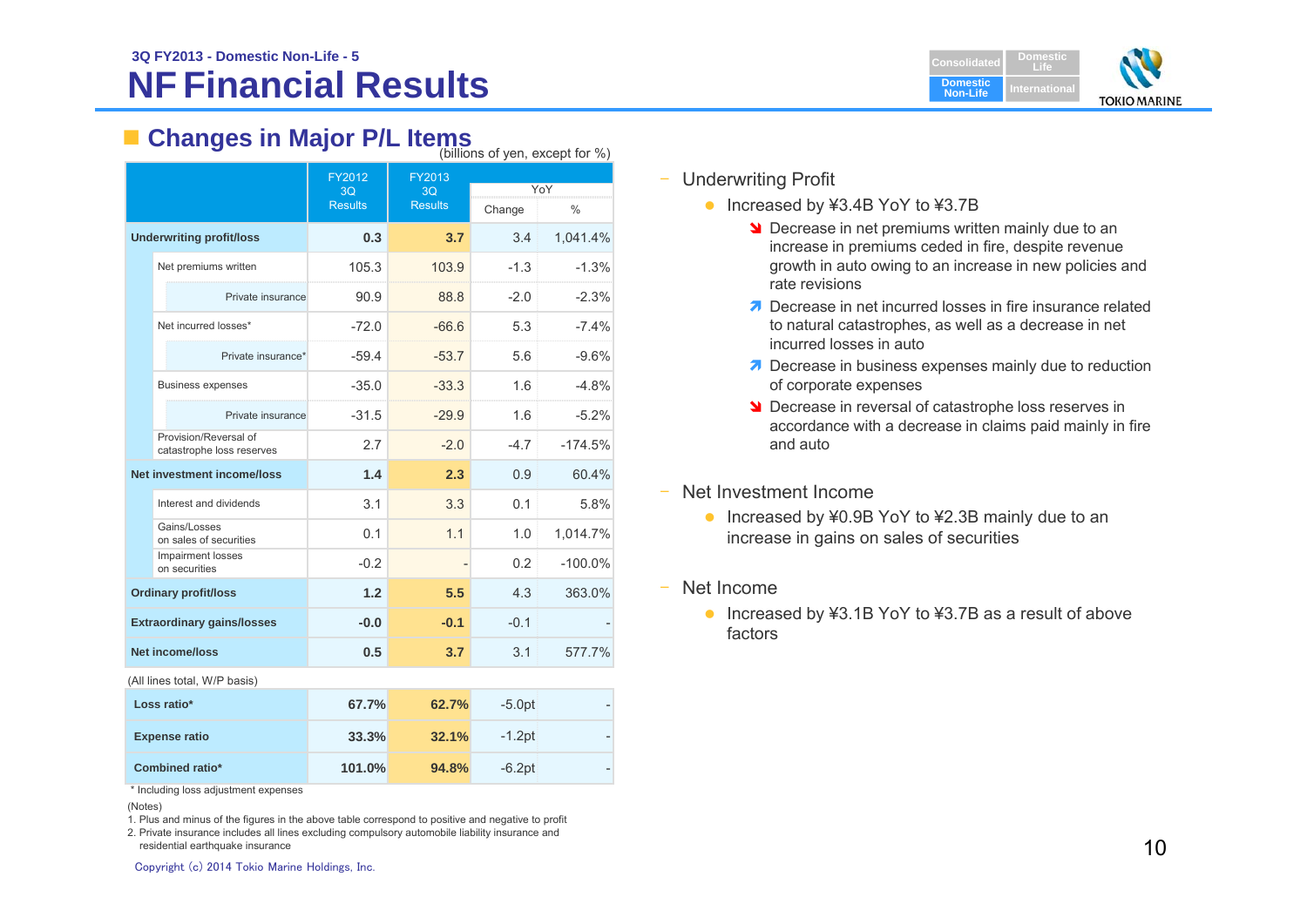#### **TMNL Financial Results3Q FY2013 - Domestic Life -1Consolidated Consolidated**



### **Annualized Premiums (ANP) and Key Figures**



#### – New Policies ANP

- Increased by 32.4% YoY due to revenue growth in the thirdsector line centering on "Medical Kit R" launched in Jan. 2013, as well as the favorable sales of the first-sector line and individual annuities
- In-force Policies ANP
	- Increased by 9.0% from the end of FY2012 (YoY increase of 14.8%) due to steady increase in in-force policies
- Insurance Premiums and Other
	- Increased by ¥57.3B YoY to ¥456.0B mainly due to favorable increase in new policies and in-force policies
- Net Income
	- Decreased by ¥5.0B YoY to ¥8.1B mainly due to an increase in provision for underwriting reserves and other owing to a decrease in standard interest rate, etc. in addition to an increase in business expenses mainly in agency commissions, despite the increase in insurance premiums and other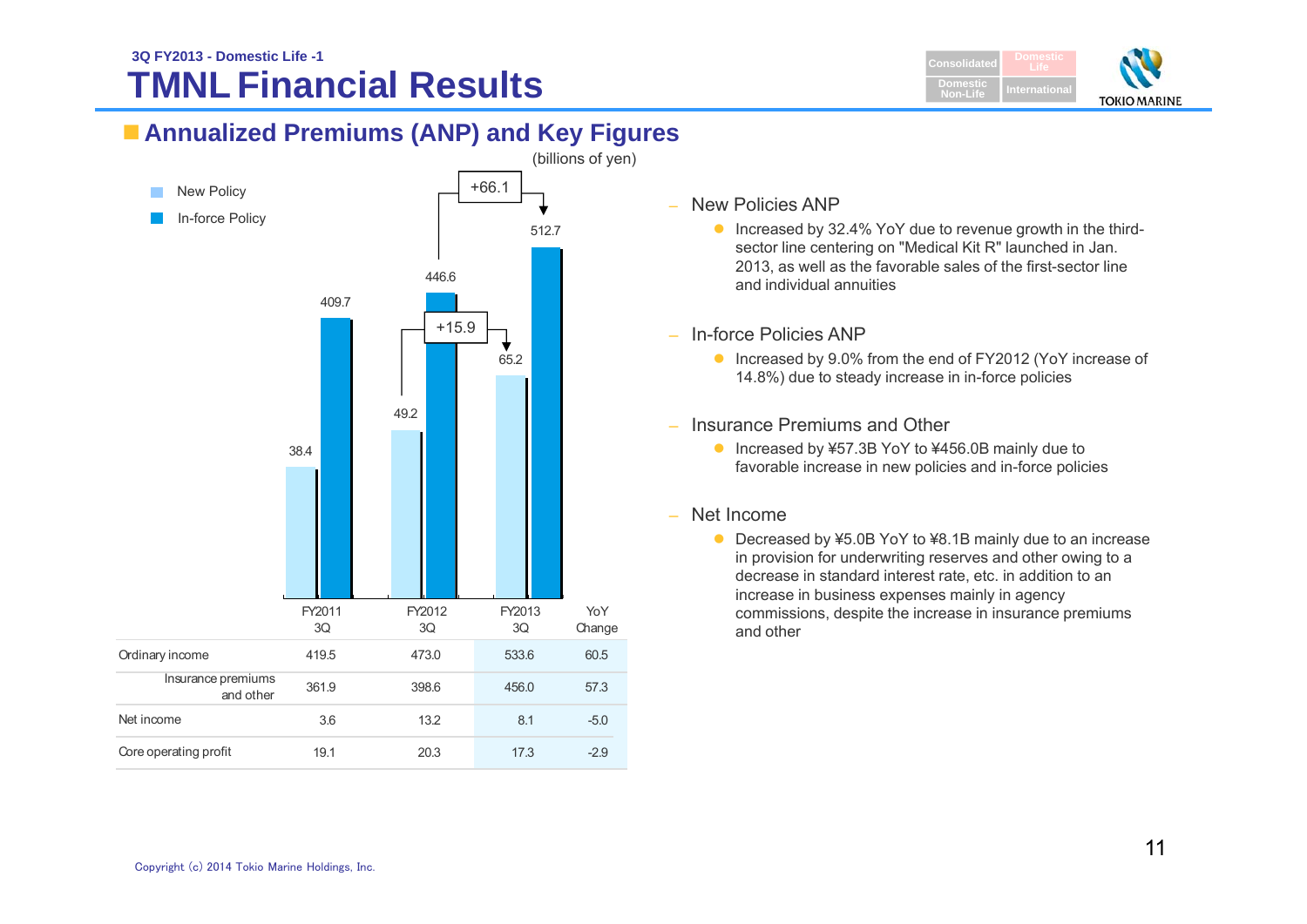

### **Net Premiums Written by Business Domain**

|              | (billions of yen, except for %)   |                                     |                                     |        |               |                                  |  |  |
|--------------|-----------------------------------|-------------------------------------|-------------------------------------|--------|---------------|----------------------------------|--|--|
|              |                                   | FY2012<br>3Q                        | FY2013<br>3Q                        |        |               |                                  |  |  |
|              |                                   | <b>Results</b>                      | <b>Results</b>                      | YoY    |               | (Ref.)                           |  |  |
|              | Applied FX rate<br>(USD/JPY)      | As of end-<br>Sep. 2012<br>JPY 77.6 | As of end-<br>Sep. 2013<br>JPY 97.8 | Change | $\frac{0}{0}$ | YoY<br>(Excluding<br>FX effects) |  |  |
|              | Philadelphia                      | 132.3                               | 185.6                               | 53.3   | 40%           | 11%                              |  |  |
|              | Delphi                            | 34.8                                | 141.9                               | 107.1  | 308%          | 224%                             |  |  |
|              | <b>North America</b>              | 32.8                                | 44.6                                | 11.8   | 36%           | 8%                               |  |  |
|              | Kiln                              | 77.5                                | 93.4                                | 15.9   | 21%           | $-4%$                            |  |  |
|              | Europe &<br>Middle East           | 14.3                                | 19.1                                | 4.7    | 33%           | 6%                               |  |  |
|              | South &<br><b>Central America</b> | 52.7                                | 78.7                                | 26.0   | 49%           | 30%                              |  |  |
|              | Asia                              | 53.4                                | 72.4                                | 18.9   | 36%           | 11%                              |  |  |
|              | Reinsurance                       | 63.9                                | 87.8                                | 23.9   | 37%           | 9%                               |  |  |
|              | <b>Total Non-Life*</b>            | 461.9                               | 723.8                               | 261.9  | 57%           | 26%                              |  |  |
| Life         |                                   | 34.2                                | 54.7                                | 20.5   | 60%           | 31%                              |  |  |
| <b>Total</b> |                                   | 496.2                               | 777.7                               | 281.4  | 57%           | 26%                              |  |  |

\* Total Non-Life figures include some life insurance premiums of composite overseas subsidiaries

 Increased by 57% YoY due to the depreciation of the yen, progress of growth measures in each business segment, and premium contribution of Delphi

#### Philadelphia

 $\bullet$  Increased mainly due to an increase in new business and continued rate increases on the renewal book

#### Delphi

 $\bullet$  Increased mainly due to the new contribution from consolidation\* as well as an increase in new business and rate increases in excess workers' compensation business

\* Delphi's results are consolidated since July 2012

#### South & Central America

 $\bullet$  Increased mainly due to strong sales of auto insurance in Brazil

#### Asia

- $\bullet$  Increased mainly due to expansion of personal auto business in major countries
- Life
	- $\bullet$ Strong sales mainly in Singapore and Malaysia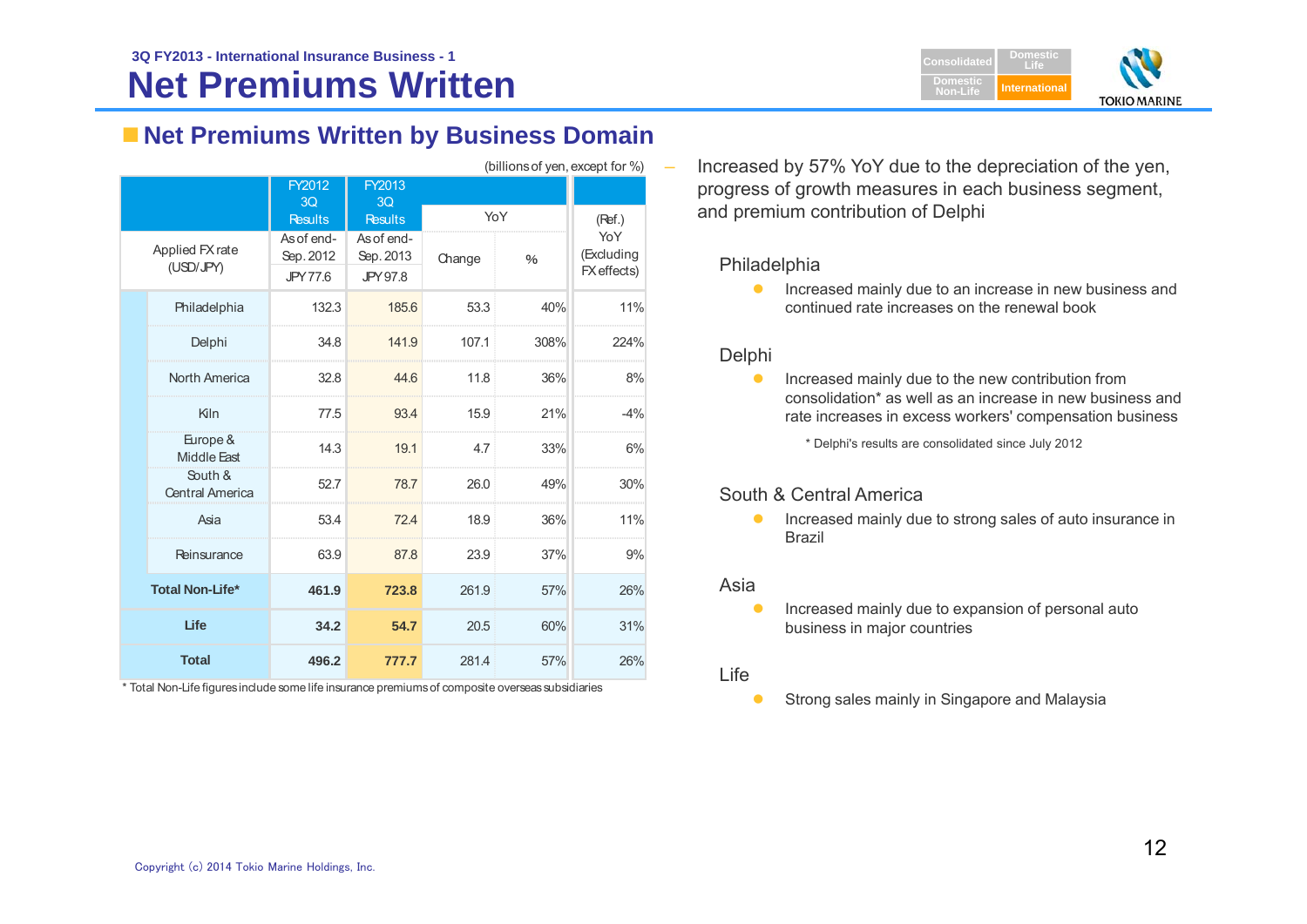# **Adjusted Earnings**

### **Adjusted Earnings by Business Domain**

| (billions of yen, except for %) |                                    |                         |                                  |        |        |                                  |
|---------------------------------|------------------------------------|-------------------------|----------------------------------|--------|--------|----------------------------------|
|                                 |                                    | FY2012                  | FY2013                           |        |        |                                  |
|                                 |                                    | 3Q<br><b>Results</b>    | 3 <sub>O</sub><br><b>Results</b> | YoY    |        | (Ref.)                           |
|                                 | Applied FX rate<br>(USD/JPY)       | As of end-<br>Sep. 2012 | As of end-<br>Sep. 2013          | Change | $\%$   | YoY<br>(Excluding<br>FX effects) |
|                                 |                                    | <b>JPY 77.6</b>         | JPY 97.8                         |        |        |                                  |
|                                 | Philadelphia                       | 18.2                    | 25.5                             | 7.3    | 40%    | 11%                              |
|                                 | Delphi                             | 5.9                     | 22.2                             | 16.2   | 271%   | 195%                             |
|                                 | North America                      | 2.1                     | 4.4                              | 2.2    | 106%   | 68%                              |
|                                 | Kiln                               | 13.1                    | 13.9                             | 0.8    | 6%     | $-15%$                           |
|                                 | Europe &<br>Middle East            | 0.9                     | $-0.6$                           | $-1.5$ |        |                                  |
|                                 | South &<br><b>Central America</b>  | 1.1                     | 0.8                              | $-0.2$ | $-22%$ | $-35%$                           |
|                                 | Asia                               | 1.7                     | 19.9                             | 18.1   | 1,058% | 809%                             |
|                                 | Reinsurance                        | 6.4                     | 11.2                             | 4.7    | 73%    | 38%                              |
|                                 | <b>Total Non-Life*</b>             | 49.1                    | 98.4                             | 49.3   | 101%   | 59%                              |
| Life                            |                                    | 3.0                     | 2.0                              | $-1.0$ | $-33%$ | $-49%$                           |
|                                 | <b>Total</b><br>(After adjustment) | 51.6                    | 99.0                             | 47.4   | 92%    | 51%                              |

\* Total Non-Life figures include some life insurance premiums of composite overseas subsidiaries

 Increased by ¥47.4B YoY to ¥99.0B mainly due to the depreciation of the yen, a decrease in natural catastrophe losses, progress of various growth measures, and profit contribution of Delphi

### Philadelphia

 $\bullet$  Increased mainly due to premium growth and a decrease in natural catastrophe losses compared to the previous year

### Delphi

 $\bullet$  Increased due to the new contribution from consolidation as well as maintained profit growth due to revenue growth and an increase in investment income

### North America

 $\bullet$  Increased mainly due to a decrease in reserves related to losses occurred in previous fiscal years

### Europe & Middle East

 $\bullet$ Decreased due to major accidents in Europe

#### Asia

 $\bullet$  Increased mainly due to revenue growth of property and auto businesses in major countries and a decrease in reserves related to Thai flood

#### **Reinsurance**

 $\bullet$  Increased mainly due to a decrease in natural catastrophe losses

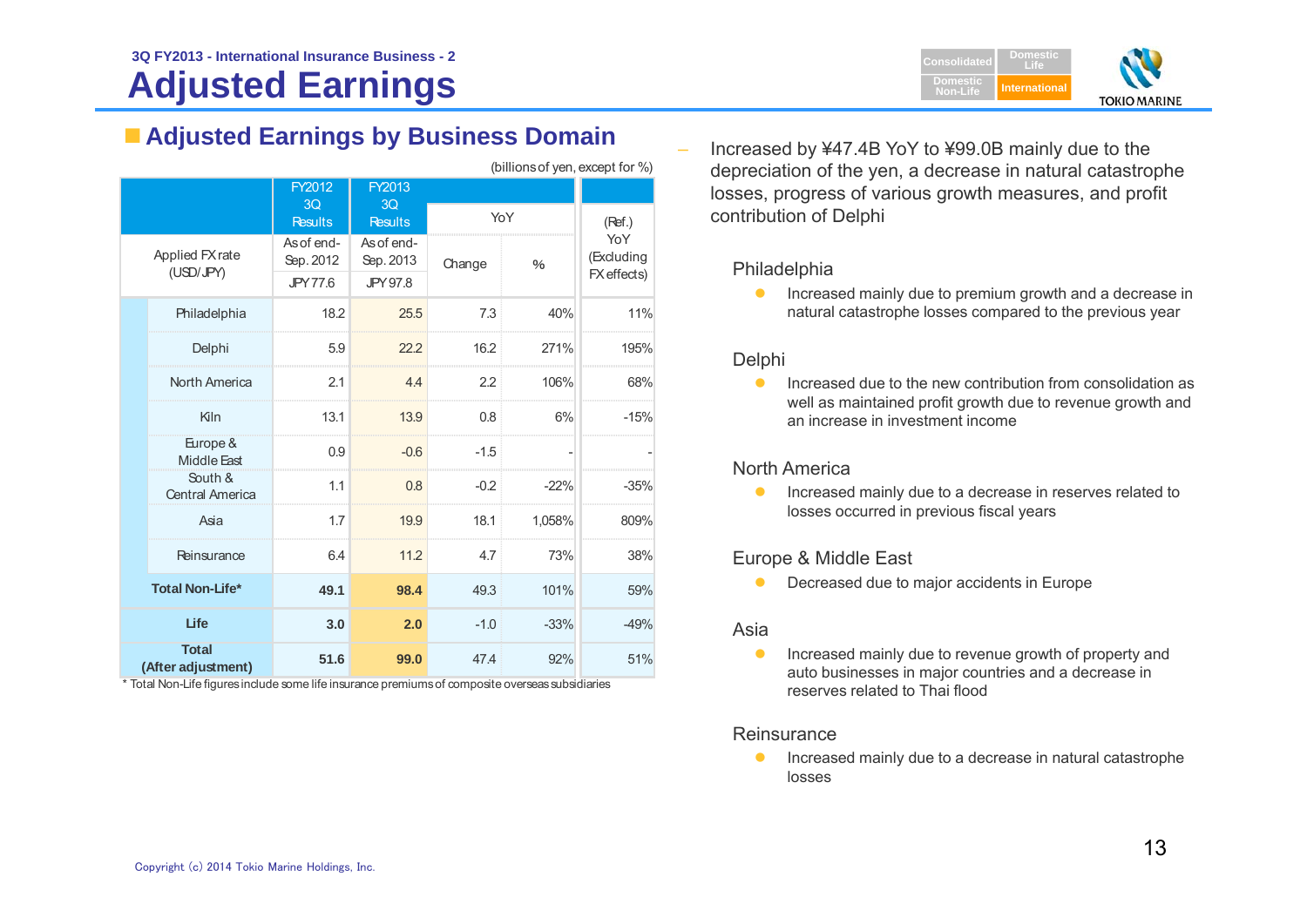

# **II. FY2013 Revised Projections**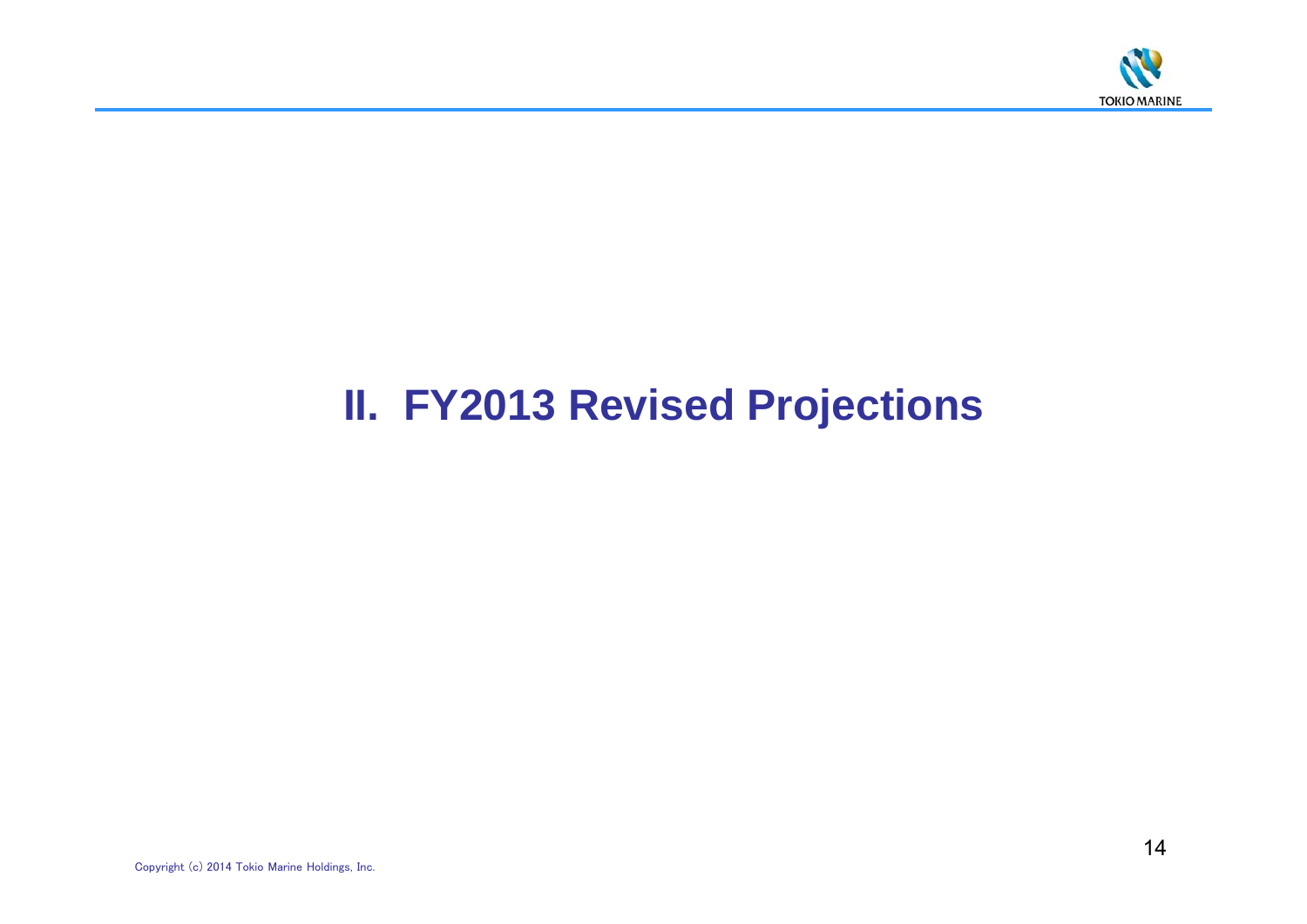### **FY2013 Revised Projections - 1 Consolidated Projections**

### **Consolidated Projections**

|                             |                                               | (billions of yen)        |                                                        |                                                       |                           |  |  |
|-----------------------------|-----------------------------------------------|--------------------------|--------------------------------------------------------|-------------------------------------------------------|---------------------------|--|--|
|                             |                                               |                          |                                                        | <b>FY2013 Projections</b>                             |                           |  |  |
|                             |                                               | FY2012<br><b>Results</b> | <b>Previous</b><br>projections<br>as of Nov. 19<br>(a) | <b>Revised</b><br>projections<br>as of Feb. 13<br>(b) | Difference<br>$(b) - (a)$ |  |  |
| <b>Ordinary profit/loss</b> |                                               | 207.4                    | 285.0                                                  | 285.0                                                 |                           |  |  |
|                             | <b>TMNF</b>                                   | 156.1                    | 194.0                                                  | 181.0                                                 | $-13.0$                   |  |  |
|                             | <b>NF</b>                                     | 4.5                      | 5.5                                                    | 6.8                                                   | 1.2                       |  |  |
|                             | <b>TMNL</b>                                   | 22.6                     | 15.5                                                   | 15.5                                                  |                           |  |  |
|                             | FL.                                           | $-0.7$                   | 2.6                                                    | 7.8                                                   | 5.2                       |  |  |
|                             | Overseas subsidiaries                         | 97.3                     | 141.8                                                  | 160.3                                                 | 18.5                      |  |  |
|                             | Financial and general                         | $-17.9$                  | 3.9                                                    | 3.9                                                   |                           |  |  |
|                             | Purchase method adjustments                   | $-4.5$                   | $-4.3$                                                 | $-4.0$                                                | 0.3                       |  |  |
|                             | Amortization of goodwill/negative<br>goodwill | $-11.1$                  | $-17.4$                                                | $-18.3$                                               | $-0.9$                    |  |  |
|                             | Other (Elimination, etc.)                     | $-38.8$                  | $-56.6$                                                | $-68.0$                                               | $-11.4$                   |  |  |
| Net income/loss             |                                               | 129.5                    | 185.0                                                  | 185.0                                                 |                           |  |  |

**Key Assumptions for the Projections**

|                   | As of $end-$<br>Mar. 2013 | As of end-<br>Sep. 2013<br>(a) | As of end-<br>Dec. 2013<br>(b) | <b>Difference</b><br>$(b) - (a)$ |
|-------------------|---------------------------|--------------------------------|--------------------------------|----------------------------------|
| FX rate (USD/JPY) | 94.05 yen                 | 97.75 yen                      | 105.39 yen                     | $+7.64$ yen                      |
| Nikkei average    | 12,397 yen                | 14,455 yen                     | 16,291 yen                     | $+1,836$ yen                     |

 Revised at each subsidiary and business domain based on the market environment as of the end of December 2013, partly reflecting business results up to the end of December 2013

Revisions of ordinary profit in each entity or business segment TMNF: Downward revision by ¥13.0B

- **Increase in provision for reserves for foreign currency denominated** outstanding claims and decrease in gains on derivatives due to the progress of the depreciation of the yen
- **Increase in provision for catastrophe loss reserves mainly due to a** decrease in claims paid

FL: Upward revision by ¥5.2B

 Assuming a decrease in provision for underwriting reserves due to the improvement of the investment environment

Overseas subsidiaries: Upward revision by ¥18.5B

 Upward revision mainly due to the change of FX rate used in the assumptions (FX rate as of the end of December 2013 is used)

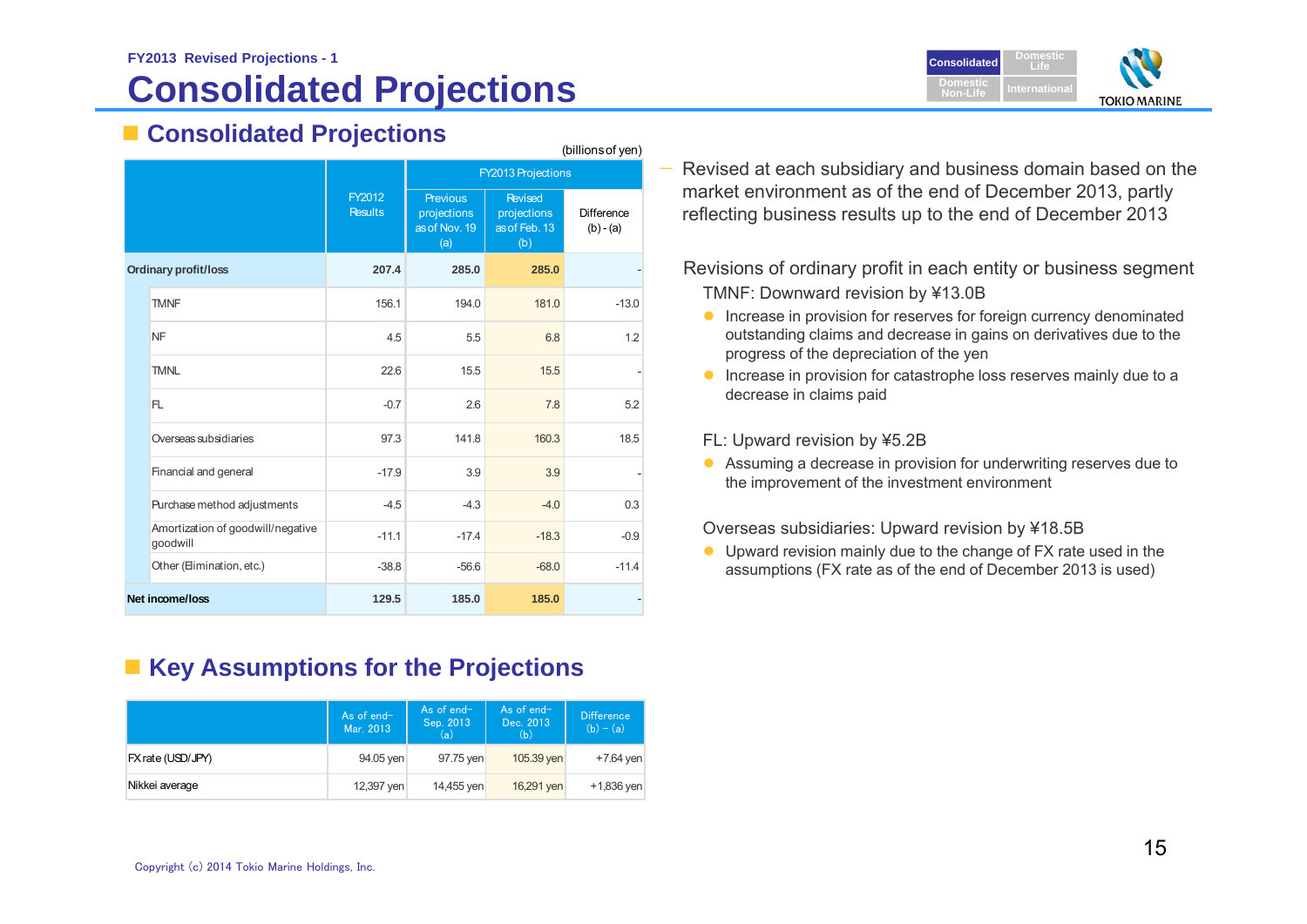# **TMNF**



### **Changes in Major P/L Items**

|                                              | (billions of yen, unless otherwise specified)   |                           |                                                        |                                                       |                                  |  |
|----------------------------------------------|-------------------------------------------------|---------------------------|--------------------------------------------------------|-------------------------------------------------------|----------------------------------|--|
|                                              |                                                 | <b>FY2013 Projections</b> |                                                        |                                                       |                                  |  |
|                                              |                                                 |                           | <b>Previous</b><br>projections<br>as of Nov. 19<br>(a) | <b>Revised</b><br>projections<br>as of Feb. 13<br>(b) | <b>Difference</b><br>$(b) - (a)$ |  |
| Ordinary profit/loss                         |                                                 | 156.1                     | 194.0                                                  | 181.0                                                 | $-13.0$                          |  |
|                                              | Underwriting profit/loss                        | 7.3                       | 41.0                                                   | 34.0                                                  | $-7.0$                           |  |
| Net income/loss                              |                                                 | 58.6                      | 130.0                                                  | 120.0                                                 | $-10.0$                          |  |
|                                              |                                                 |                           |                                                        |                                                       |                                  |  |
| Combined ratio (Private insurance W/P basis) |                                                 | 97.4%                     | 94.8%                                                  | 93.2%                                                 | $-1.6pt$                         |  |
|                                              | Loss ratio (W/P)                                | 64.6%                     | 62.3%                                                  | 60.6%                                                 | $-1.6pt$                         |  |
|                                              | Expense ratio                                   | 32.8%                     | 32.5%                                                  | 32.5%                                                 | 0.0pt                            |  |
|                                              | (Ref.) Loss ratio (Private insurance E/I basis) | 66.8%                     | 63.8%                                                  | 63.2%                                                 | $-0.6pt$                         |  |

- — Downward revision of ordinary profit by ¥13.0B from the previous projections to ¥181.0B mainly due to the decrease factors of underwriting profit
	- **Underwriting profit** 
		- Increase in provision for reserves for foreign currency denominated outstanding claims due to the progress of the depreciation of the yen
		- Decrease in natural catastrophe losses
		- Decrease in net incurred losses excluding natural catastrophes
		- Increase in provision for natural catastrophe losses

#### • Others

**Decrease in gains on FX forwards and currency swaps** due to the progress of the depreciation of the yen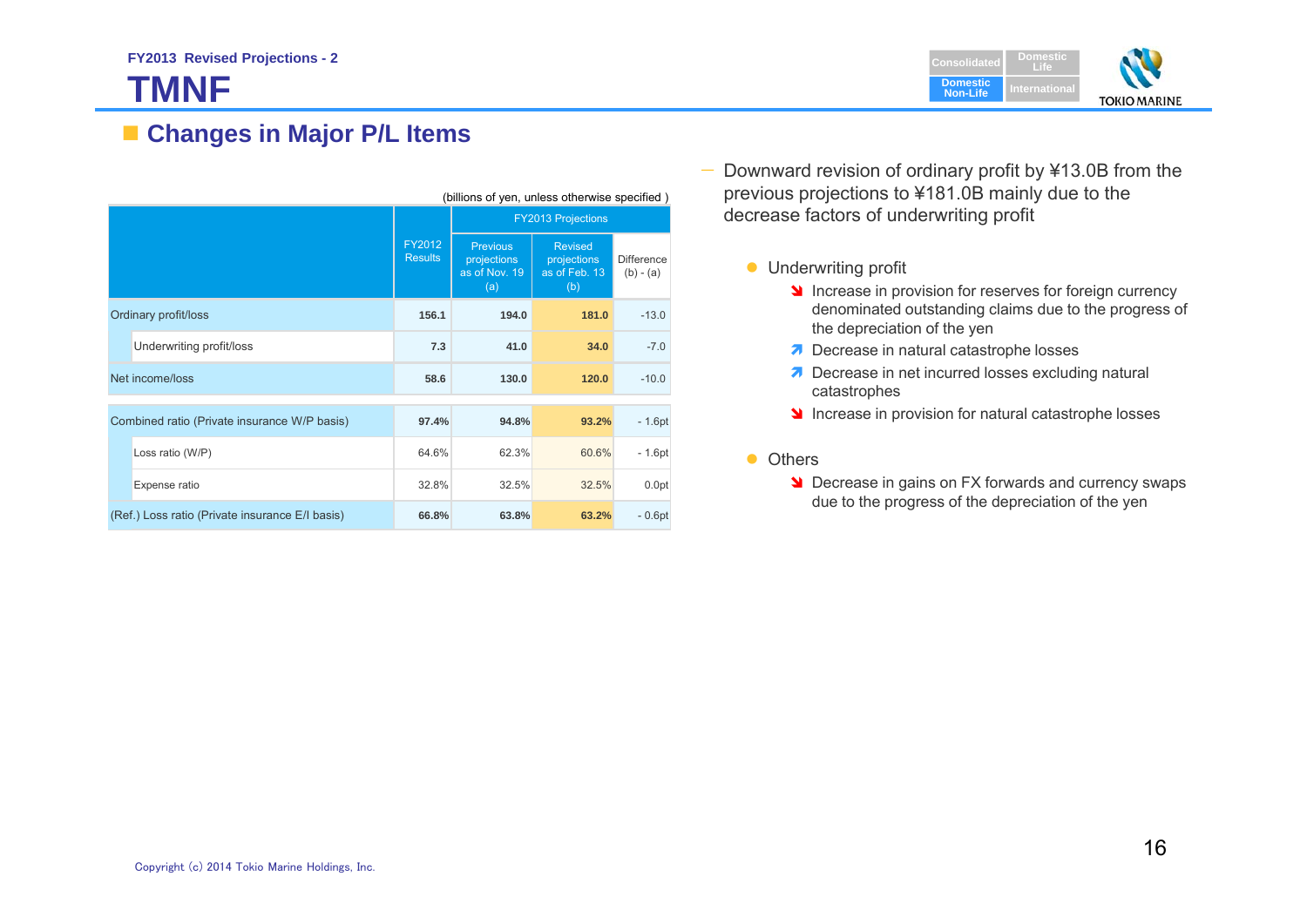### **FY2013 Revised Projections - 3 International Insurance Business**



### **Changes in Major Items**

| (billions of yen, except for %) |                          |                                                        |                                                       |                   |        |               |  |  |
|---------------------------------|--------------------------|--------------------------------------------------------|-------------------------------------------------------|-------------------|--------|---------------|--|--|
|                                 |                          | <b>FY2013 Projections</b>                              |                                                       |                   |        |               |  |  |
|                                 | FY2012<br><b>Results</b> | <b>Previous</b><br>projections<br>as of Nov. 19<br>(a) | <b>Revised</b><br>projections<br>as of Feb. 13<br>(b) | <b>Difference</b> | YoY    |               |  |  |
| Applied FX rate                 | As of end-<br>Dec 2012   | As of end-<br>Sep 2013                                 | As of end-<br>Dec 2013                                | $(b) - (a)$       | Change | $\frac{0}{0}$ |  |  |
| (USD/JPY)                       | JPY 86.5                 | JPY 97.8                                               | JPY 105.3                                             |                   |        |               |  |  |
| <b>Adjusted earnings</b>        | 69.2                     | 115.0                                                  | 133.0                                                 | 18.0              | 63.8   | 92%           |  |  |

Adjusted Earnings

–

● Upward revision by ¥18B to ¥133B due to the progress of the depreciation of the yen, etc.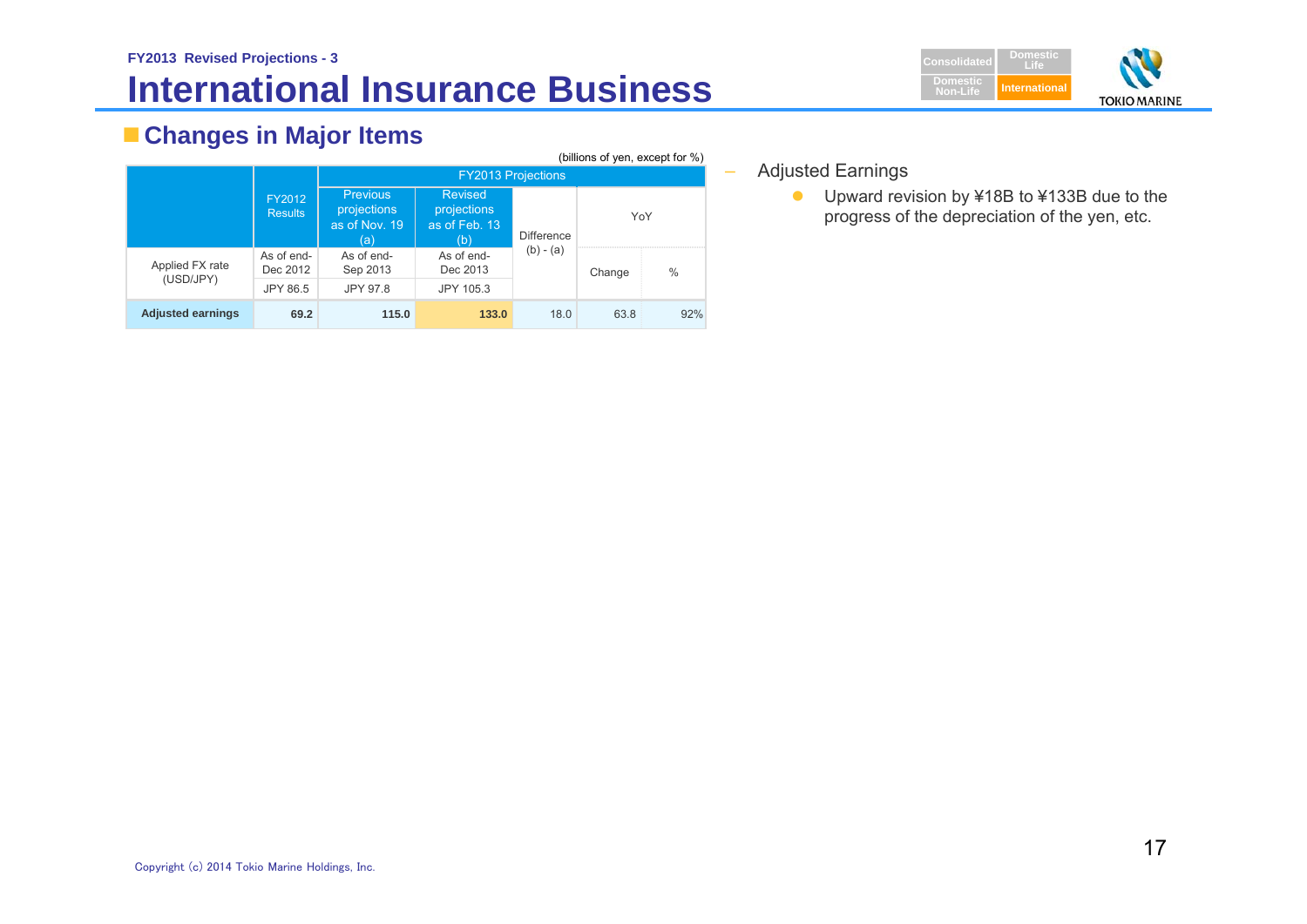

# **Reference**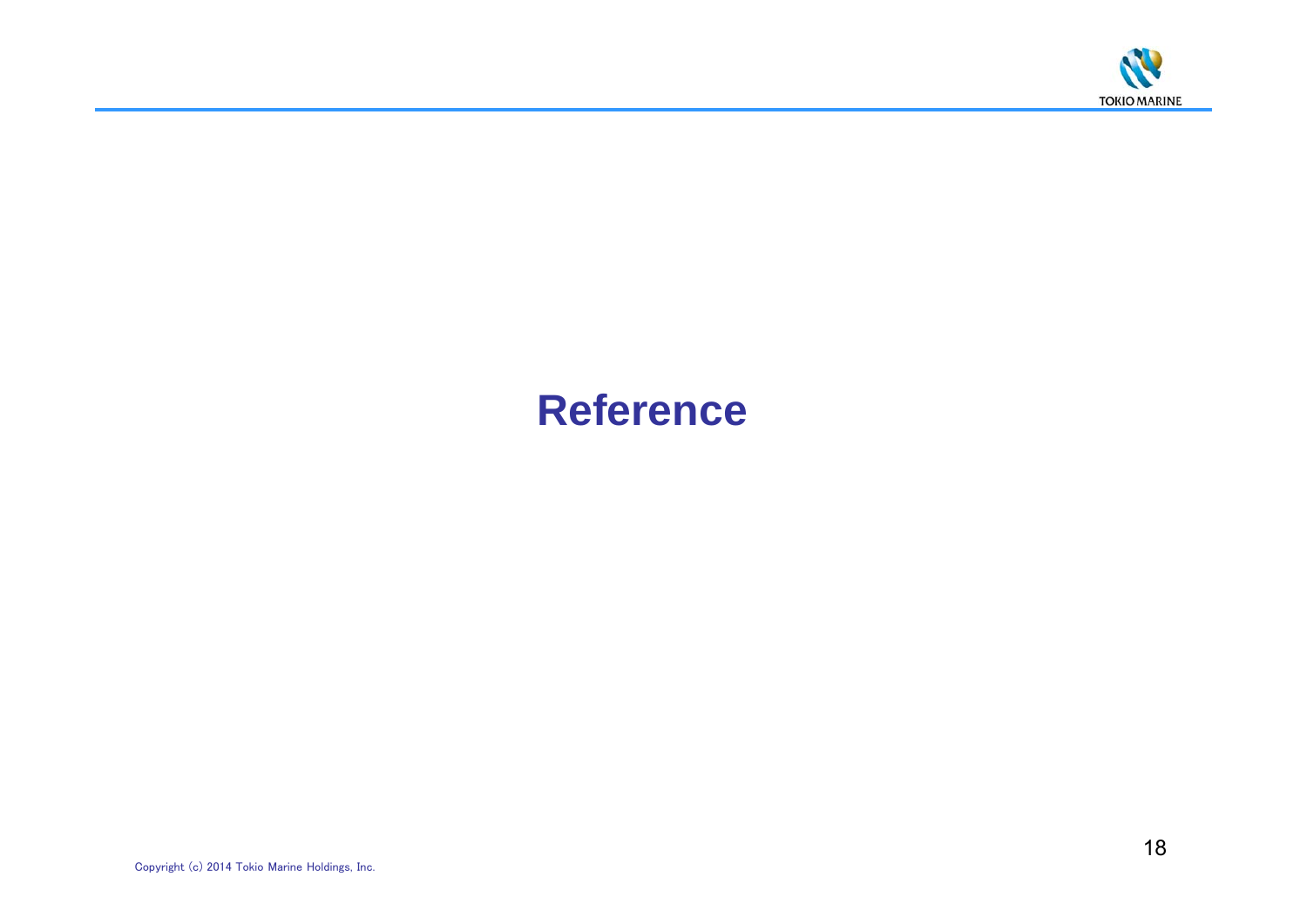### **Reference Definition of Adjusted Earnings**



### **1. Adjusted earnings\*1**

(1) Property and casualty insurance business



(3) Other businesses … Net income determined following financial accounting principles

### **2. Adjusted capital\*1 (average balance basis) 3. Adjusted ROE**

+**Catastrophe** reserves, etc. (2) Life insurance business \*4 (1) Property and casualty insurance business Reserves for price fluctuations Adjusted capital = $\text{Capital}$  +  $\text{Catal}$  + Adjusted capital = $EV^*5$ 

(3) Other businesses … Net assets determined following financial accounting principles



- \*1 Each adjustment is after-tax basis
- \*2 Reversal are subtracted
- \*3 ALM: Asset Liability management Excluded as counter balance items against market value fluctuations of liabilities
- \*4 Calculations are based on net income basis for life insurance companies in certain regions.
- \*5 EV: Embedded Value

An index in which the net asset value and the net present value of profits generated form the existing policies are combined

Copyright (c) 2014 Tokio Marine Holdings, Inc.